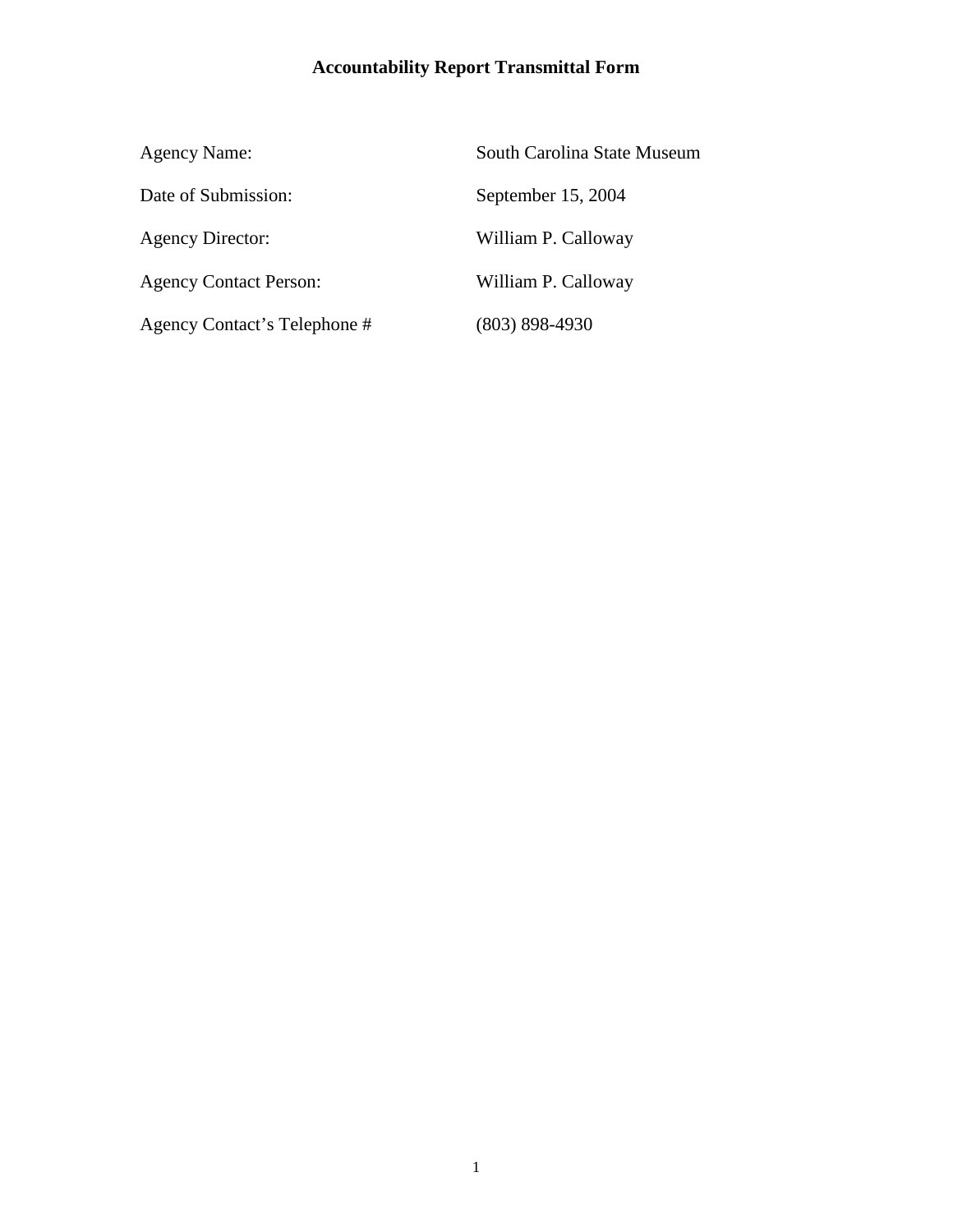### **I. EXECUTIVE SUMMARY**

### **1. Mission, Vision & Values:**

### Mission:

*Through innovative partnerships, comprehensive collections, and stimulating exhibits and programs, The South Carolina State Museum provides educational environments that entertain, inspire imagination and creativity, and enrich the lives of visitors.*

### Vision:

*The South Carolina State Museum is an ever-changing, innovative institution reflecting the essence and diversity of South Carolina, a catalyst for the cultural and educational development of our state and a model among museums nationally.*

### Values:

*We are committed to our Guests. We value creativity, integrity, scholarship and innovation. We are committed to the educational improvement of all of South Carolina's school children. We provide opportunities for people to learn and have fun. We create an open, learning, engaging environment for families and community to gather.*

### **2. Major Achievements:**

*The AAM granted Reaccreditation to the State Museum in 2004 – only 5% of the museums in the country have such a distinction and honor!*

Fiscal year 2003-2004 was a year of stabilization for the State Museum. After absorbing substantial budget and staff reductions over the three previous years including a change in the Executive Director, the staff of the facility accepted the challenge and once again delivered impressive results! The culture of the organization changed from one of resignation to negative influences to a culture that embraced change. The staff used the opportunities presented by that change to redirect and redevelop programs, events, exhibits, and operations. The staff realized that with a cohesive team effort fueled by self-motivation, they could deliver improved performance, productivity, and results even in light of other diminished resources. The museum made these operational changes under a new paradigm of remaining current and competitive in the generic realm of public entertainment options for discretionary time and resources.

The State Museum generated more EARNED INCOME in 2004 than any other year in history!!! Due to the terrific line up of Blockbuster exhibits including King Tut and the Titanic, the museum increased revenues by 10% while maintaining the attendance level at 175,000.

A sampling of the results:

| Attendance                   | 175,000 |
|------------------------------|---------|
| <b>Educational Visits</b>    | 75,000  |
| <b>Admission Revenues UP</b> | 11\%    |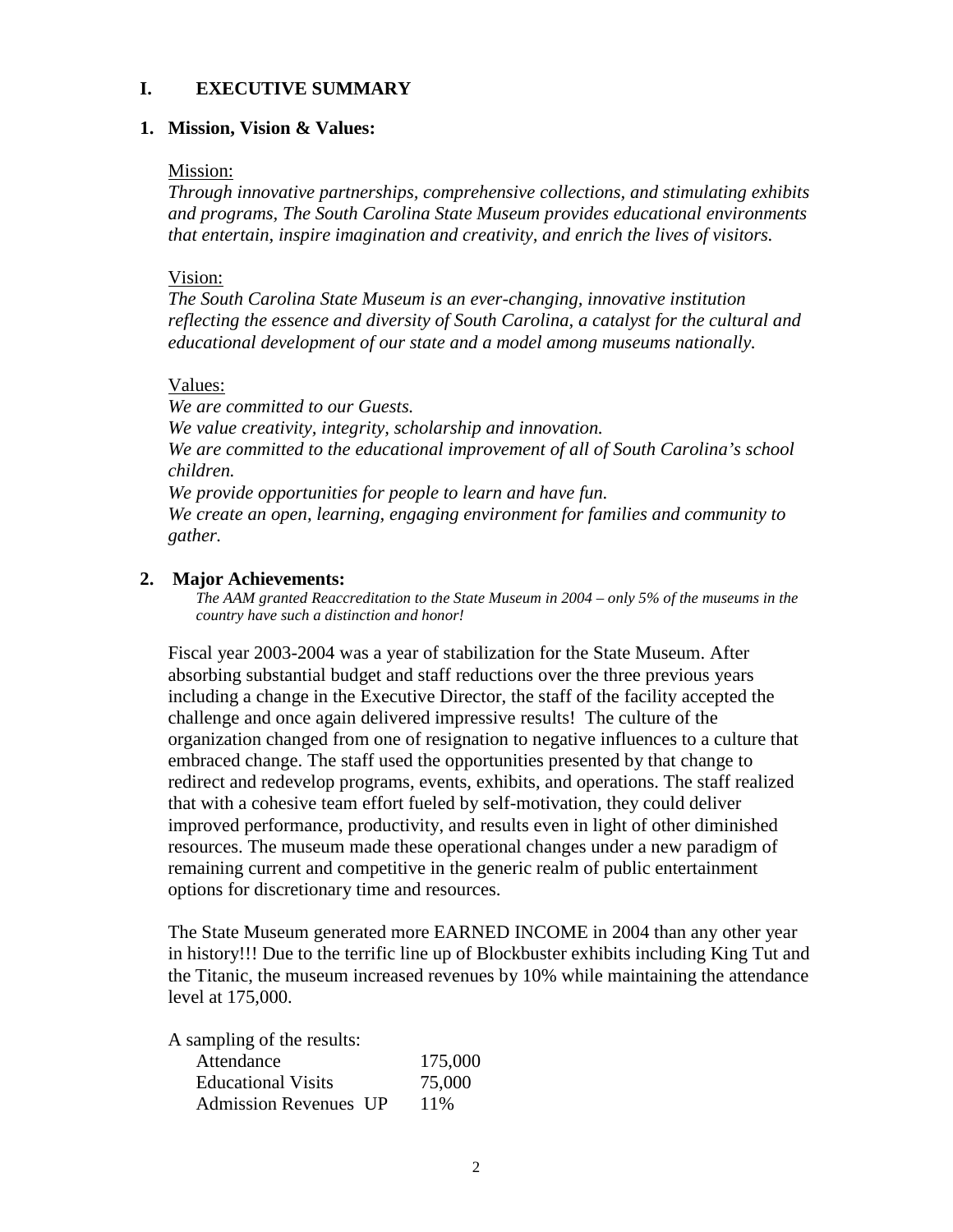| Exhibit Revenues | UP         | 18% |
|------------------|------------|-----|
| Rental Income    | <b>TIP</b> | 28% |

A related outcome of the restructuring was a huge improvement in productivity. The museums cost ratios relative to Guest attendance, number of programs, and number of exhibits dropped dramatically. In three years, Cost per Visitor from State funds has dropped from \$38 to \$23; almost a 40% improvement!

The museum successfully lobbied the City of Columbia and received over \$115,000 in hospitality and accommodations taxes. This allowed the filming of the first ever thematic commercial for the museum. As a result, the State Museum was able to have a much larger statewide presence by reaching out into the state through marketing into more areas of the state for visitation. Another \$30,000 was received from NY Life for hosting the Johnnie Lee Gray art exhibit.

A Sampling of Some of the Accomplishments in 2003-2004:

Education

- 40,000 Students toured King Tut
- Schools from each state county visited
- 7.300 Students toured the Titanic
- 459 Home Schools with 2000 students visited

Blockbuster (fee charged) Exhibits

- Tutankhamun, Treasures from the Pharaoh's Tomb The BIGGEST exhibit ever at the museum! Over the one year run ending in December of 2003 the exhibit had 120,000 visitors and \$354,000 in gate revenues.
- Titanic  $-27,000$  visitors in only 3 months
- Inside Africa (Opened in late May of 2004)

Changing Exhibits Developed In House

- A More Convenient Season: Civil Rights in South Carolina
- Treasures from the Museum Attic
- Operation Overlord:  $60<sup>th</sup>$  Anniversary of D-Day
- The Art of SC native Johnnie Lee Gray
- Jugware: Johnson Family Stoneware
- Traditions: Self Taught Artists

# Events

- Irish-American Heritage Day NEW
- Congaree Art Festival NEW
- Harvest Festival NEW
- Haunted Museum Tours NEW
- Trick and Treats
- Tartan Festival
- Blue Grass Festival
- Kwanza Celebration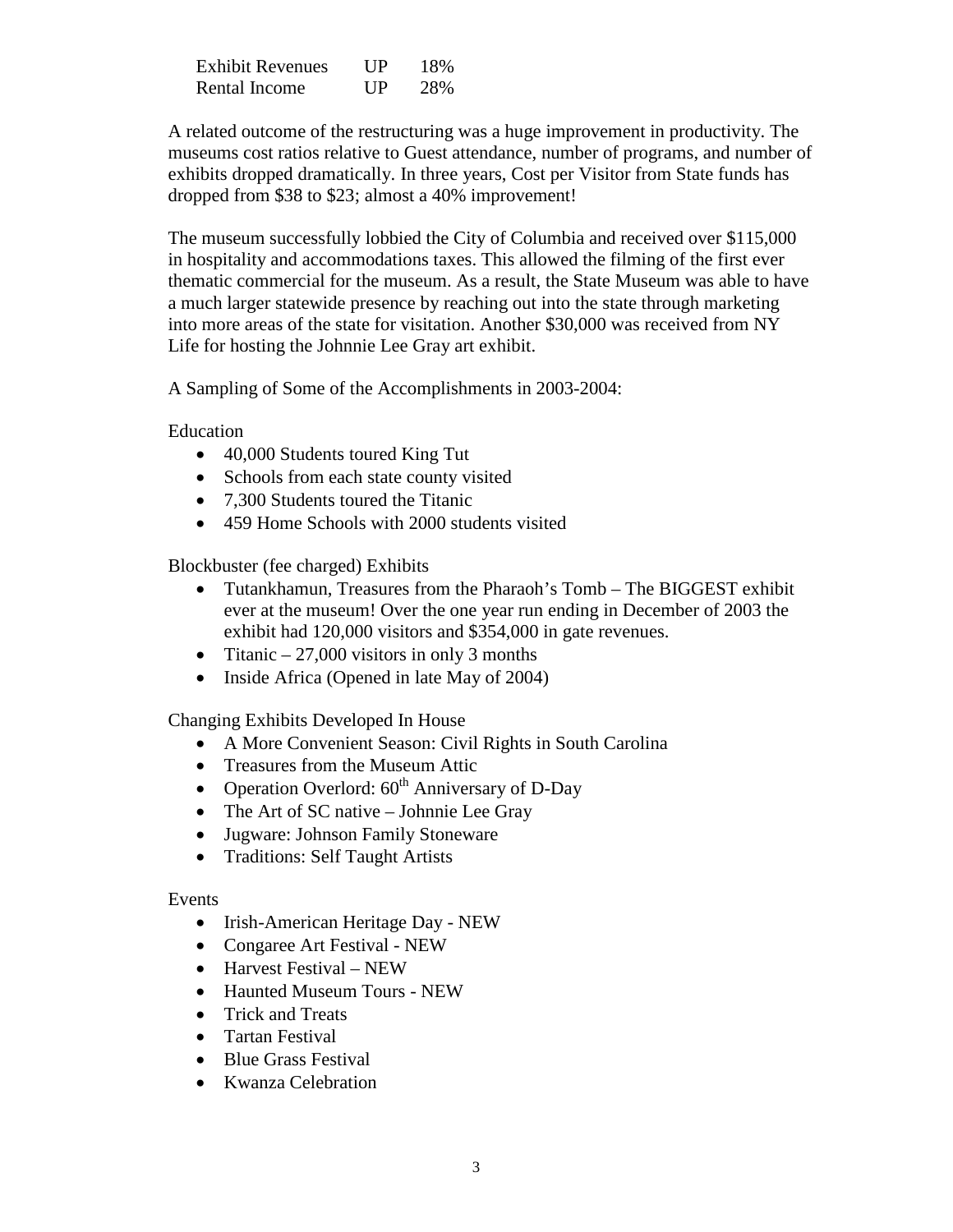Fund Raisers

- Blues and Jazz
- Beach Blast

# Revenue

- Store Sales of \$778,000
- Off Site retail sales of \$23,000 NEW
- Box Lunch Sales of \$7,700 NEW

# Facility Rentals

• \$220,000 – NEW RECORD!

# **3. Key Strategic Goals:**

The key current and long term goals of the State Museum is to remain current, competitive, and unique in the market place while maintaining its educational point of difference. The State Museum is competing for discretionary dollars and leisure time with a multitude of other various attractions, events, and places. We must remain diligent listeners to the needs and expectations of the citizens of South Carolina who are the "owners" of the facility. We must remain respectful of the past but committed to the future.

Key goals include:

- Increasing attendance and revenues in order to become more self-sustaining and reduce and offset the loss of the amount of annual State appropriation.
- Increasing citizen, corporate, and foundation private financial support for the museum.
- Build, preserve and use collections of distinction.
- To improve exhibits, educational programs and public programs.
- To provide assistance to the statewide museum community and to forge strategic alliances and partnerships that will magnify the museum's ability to provide benefits to the public.
- Provide facilities and technology that meet customer expectations, museum standards and programming needs.
- To secure a growing and diverse funding base to meet operational needs and to enable the museum to fulfill it's vision of an ever-changing institution that is a model among museums nationally.
- Recapitalization

# **4. Opportunities & Barriers:**

The South Carolina State museum has the potential to reach and thus impact many more people. We need to focus our limited resources (time, staff, and dollars) on priorities that most deliver on the desired results of our mission. As a result, some past tasks deemed important may be discontinued such as our consultation with other museums. Also impacted has been the elimination of our artifact conservation department, reduction in educational research and collections, and our outreach into the community.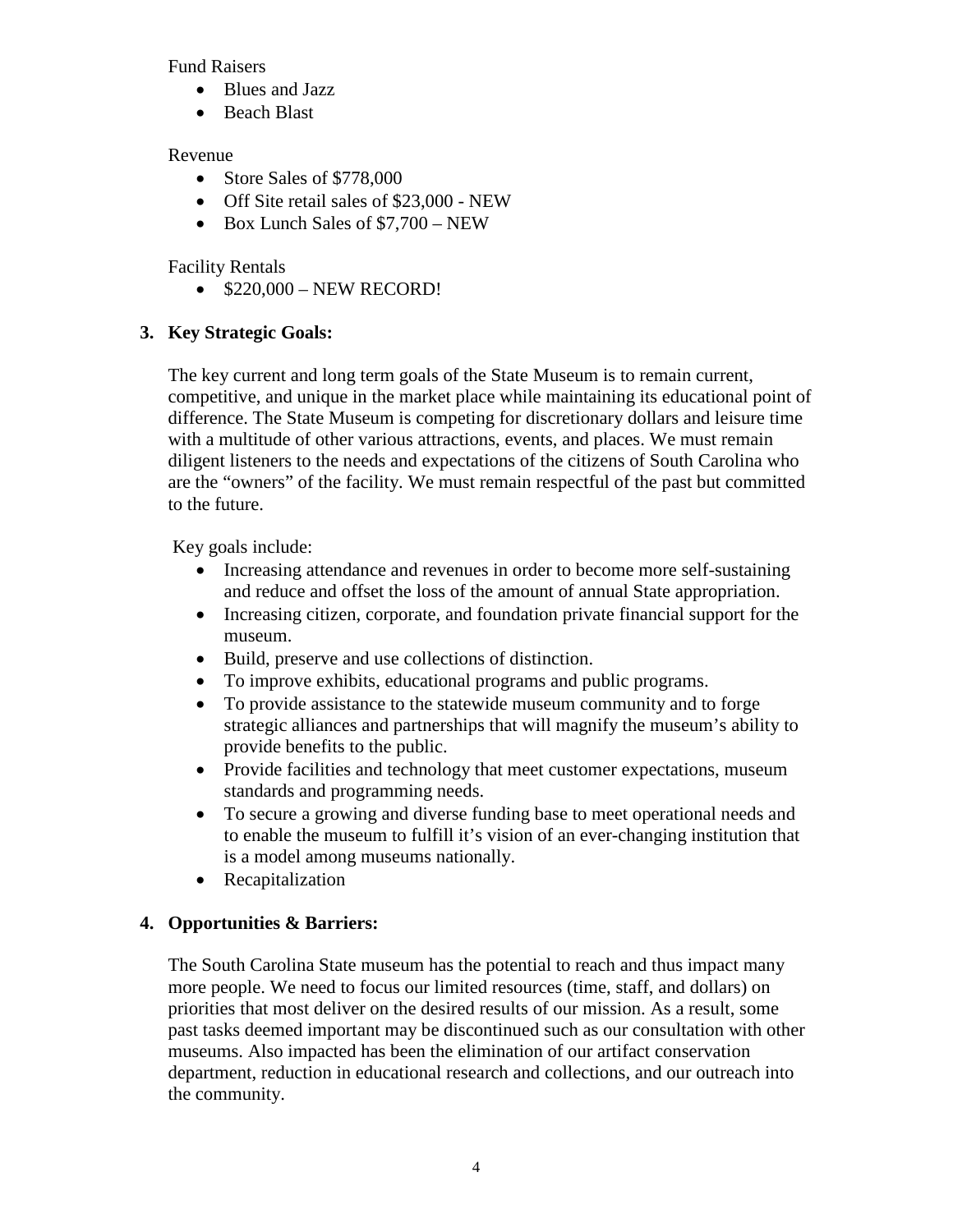Opportunities:

- Refinancing the bonds on the building
- Increasing Private Contributions
- Acquiring more volunteers and docents.
- Better utilization of part time labor and more use of volunteers
- Creating productive partnerships with other facilities.
- Training all staff to be more Guest focused on a quality visit experience.
- Reaching out more into the community and into more areas of the State.
- Better utilization of the permanent collection to create new engaging and interactive exhibits,
- Creation of innovative programs and events to stimulate visitation.
- Creation of additional new revenue sources such as food service and concessions.
- Establishment of a beneficial relationship with the Edventure children's museum.
- Use of our Retail expertise to form beneficial financial partnerships with other organizations.
- Creation of marketing partnerships that stretch limited advertising funds.
- Writing more operational grants to help fund special needs.
- Retooling existing permanent exhibits to bring back their vitality.
- Development of new revenue streams such as contract services, offsite retail, preferred catering, and paid programming
- Enhanced partnership relationship with South Carolina Museum Foundation
- Aggressive marketing to induce more preformed groups to visit.
- Continued planning and development of the OPT Project. This will add an observatory, planetarium and interactive 4-D theater to the museum, substantially enhancing our commitment to education in South Carolina and making the museum a major center for science education in the Southeast.

# Barriers:

- The huge rent/bond financial obligation of \$3,000,000/year, now making up 72% of our base appropriation.
- The operation of a competitive facility in the parking lot.
- Sourcing and creating impactful exhibits with diminished funds
- Finding cooperative partners for funding in a tight economy.
- Competition for once exclusive retail product
- Lack of flexibility to eliminate non-productive personnel and replace with productive personnel.
- Motivating Experienced and entrenched staff to do more with less
- Lack of confidence in the operations by the major stakeholders.
- An image of being old and outdated.
- Shifting the culture of an established institution into an environment of change.
- School testing and budget cuts that restrict out of classroom travel.
- Acquiring funding sources for needed facelift of exhibits.
- Reduced budget.
- Reorganized staff has been reduced by 46% in three years.
- The reduction in force of 31 positions has created employee anxiety.
- The continued transition of agency senior management into more self directed innovation and accountability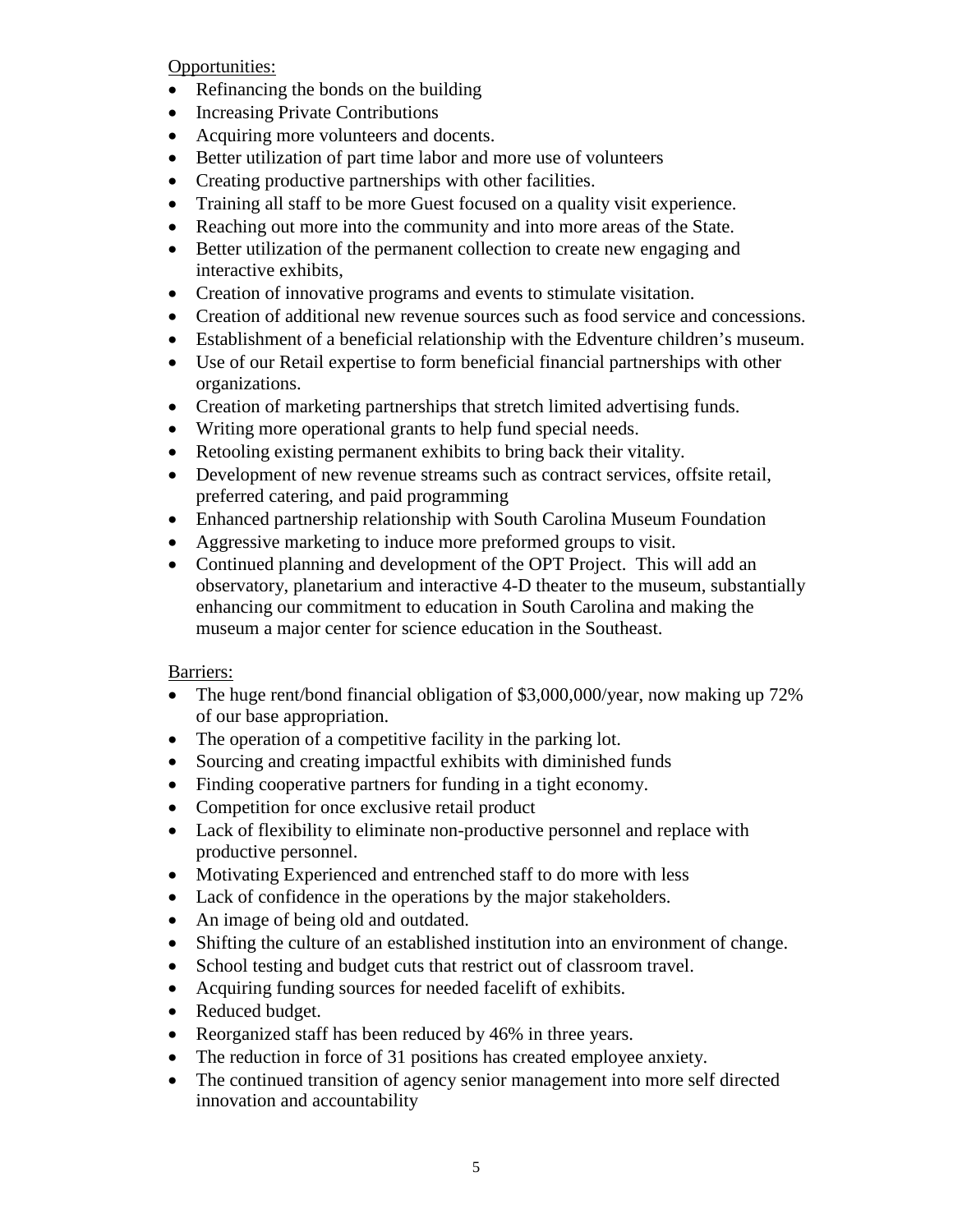# **5. Accountability Report Usage**

The accountability report is one of the vehicles used by the museum to communicate to the staff and its stakeholders the pertinent issues and resulting strategies and direction for the agency. Business plans and operational plans are thus developed in the context of the information and issues presented in the report.

Each staff member and Museum Commission Trustee is given a printed copy of the report. Before the first of the year, the report will then be discussed in subsequent staff and board meetings. The Executive Director of the agency clarifies any points and the personnel have a chance to react from their perspective to the information presented.

The report is a valid mechanism that the museum uses to insure all stakeholders understand the issues and see the vision of the facility.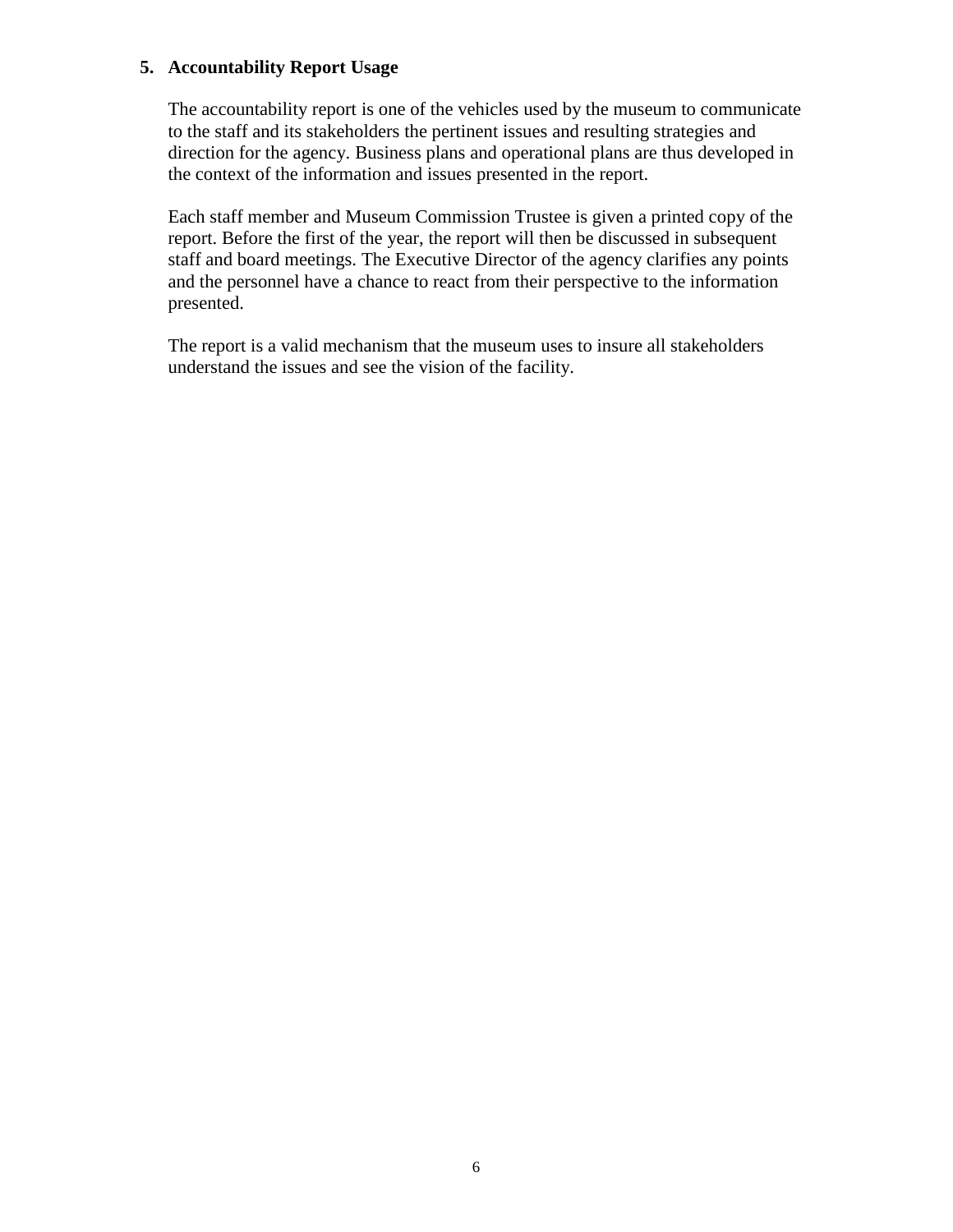# **II. BUSINESS OVERVIEW:**

# **1. # of Employees:**

- Authorized Full-time Positions (FTE's): 67 (Includes Unclassified Executive Director)
- Positions Filled as of 06/30/04 35
- Positions Vacant as of 06/30/04 32
- # of Part-time positions as of 06/30/04 55

# **2. Operation Location:**

The State Museum is located in the Columbia Mills Building at 301 Gervais Street in Columbia, South Carolina.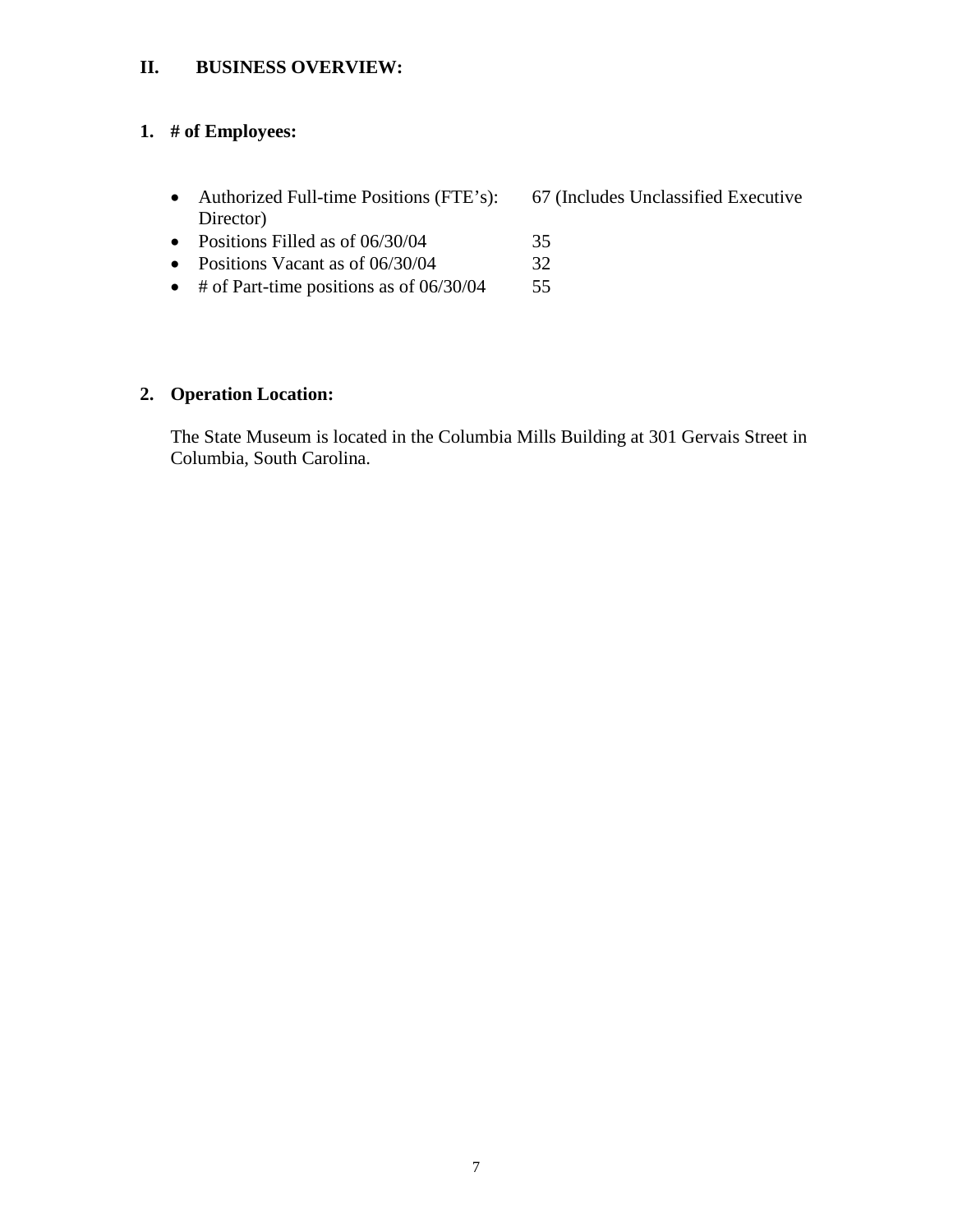# **3. Expenditure/Appropriations Chart**

|                                                    | 02-03 Actual Expenditures |                                | 03-04 Actual Expenditures |                                | 04-05 Appropriations Act |                                |  |
|----------------------------------------------------|---------------------------|--------------------------------|---------------------------|--------------------------------|--------------------------|--------------------------------|--|
| <b>Major</b><br><b>Budget</b><br><b>Categories</b> | <b>Total Funds</b>        | <b>General</b><br><b>Funds</b> | <b>Total Funds</b>        | <b>General</b><br><b>Funds</b> | <b>Total Funds</b>       | <b>General</b><br><b>Funds</b> |  |
| Personal Service                                   | \$1,728,893               | \$1,508,352                    | \$1,571,702               | \$1,364,029                    | \$1,400,602              | \$1,092,969                    |  |
| <b>Other Operating</b>                             | \$3,930,699               | \$2,746,076                    | \$4,120,611               | \$2,822,279                    | \$3,839,233              | \$2,735,155                    |  |
| Special Items                                      | \$                        | \$                             | \$                        | \$                             | \$                       | \$                             |  |
| Permanent<br>Improvements                          | \$103,284                 | \$                             | \$28,503                  | \$                             | \$                       | \$                             |  |
| <b>Case Services</b>                               | \$                        | \$                             | \$                        | \$                             | \$                       | \$                             |  |
| <b>Distributions</b><br>to Subdivisions            | \$                        | \$                             | \$                        | \$                             | \$                       | \$                             |  |
| <b>Fringe Benefits</b>                             | \$483,067                 | \$437,572                      | \$474,711                 | \$430,113                      | \$391,764                | \$311,136                      |  |
| Non-recurring                                      | \$                        | \$                             | \$                        | \$                             | \$                       | \$                             |  |
| <b>Total</b>                                       | \$6,245,943               | \$4,692,000                    | \$6,195,527               | \$4,616,421                    | \$5,631,599              | \$4,139,260                    |  |

# **Base Budget Expenditures and Appropriations**

# **Other Expenditures**

| <b>Sources of Funds</b> | 02-03 Actual Expenditures | 03-04 Actual Expenditures |
|-------------------------|---------------------------|---------------------------|
|                         |                           |                           |
| Supplemental Bills      | \$                        |                           |
|                         |                           |                           |
| Capital Reserve Funds   | \$                        |                           |
|                         |                           |                           |
| <b>Bonds</b>            | \$                        |                           |

# **Interim Budget Reductions**

| <b>Total 02-03 Interim Budget Reduction</b> | <b>Total 03-04 Interim Budget Reduction</b> |  |  |  |
|---------------------------------------------|---------------------------------------------|--|--|--|
| \$265,800                                   | \$27,059                                    |  |  |  |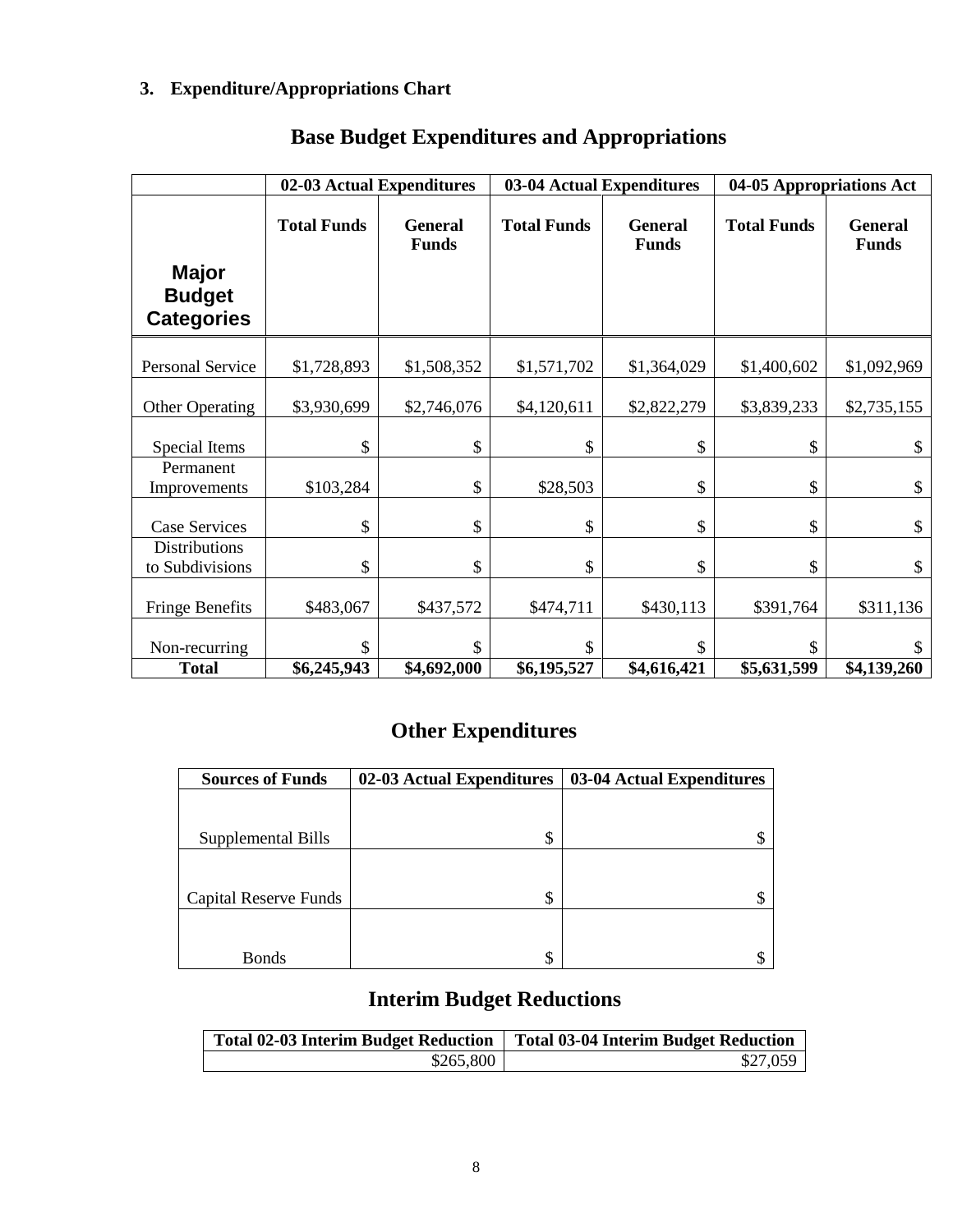# **Major Program Areas**

| Program                    | <b>Major Program Area</b>                                                                                    | FY 02-03 |                            |     |             |
|----------------------------|--------------------------------------------------------------------------------------------------------------|----------|----------------------------|-----|-------------|
| <b>Number</b><br>and Title | <b>Purpose</b><br>(Brief)                                                                                    |          | <b>Budget Expenditures</b> |     |             |
|                            |                                                                                                              | State:   | 0.00                       |     | <b>Stat</b> |
| IC - Guest                 | Operation of Admissions, the Gift Shop, Food                                                                 | Federal: | 0.00                       |     | Fed         |
| Services, IIIC             | Service, and other resell opportunities.                                                                     | Other:   | 746,999.00                 |     | Othe        |
| - Benefits                 |                                                                                                              | Total:   | 746,999.00                 |     | <b>Tota</b> |
|                            |                                                                                                              |          | % of Operating Budget:     | 24% |             |
| IIA -                      | Responsible for the collecting, preserving, storing,                                                         | State:   | 329,763.00                 |     | <b>Stat</b> |
| Collections,               | interpreting, and exhibiting the specimans/artifacts                                                         | Federal: | 2,365.00                   |     | Fed         |
| $HIC -$                    | that represent South Carolina's past, present and                                                            | Other:   | 10,812.00                  |     | Othe        |
| <b>Benefits</b>            | future                                                                                                       | Total:   | 342,940.00                 |     | Tota        |
|                            |                                                                                                              |          | % of Operating Budget:     | 11% |             |
|                            |                                                                                                              | State:   | 874,164.00                 |     | Stat        |
| IIB - Exhibits,            | Responsible for the fabrication and upkeep of                                                                | Federal: | 892.00                     |     | Fed         |
| $IILC -$                   | exhibits, public safety, building services, and graphic                                                      | Other:   | 55,858.00                  |     | Othe        |
| <b>Benefits</b>            | design which includes departmental support.                                                                  | Total:   | 930,914.00                 |     | Tota        |
|                            |                                                                                                              |          | % of Operating Budget:     | 30% |             |
| $\parallel$ C -            | To fulfill the educational mission by providing quality                                                      | State:   | 254,215.00                 |     | <b>Stat</b> |
| Education,                 | learning experineces for the visitors as well as                                                             | Federal: | 0.00                       |     | Fed         |
| $HIC -$                    | responsibility for managing group reservations and                                                           | Other:   | 26,279.00                  |     | Othe        |
| <b>Benefits</b>            | volunteers/docents.                                                                                          | Total:   | 280,494.00                 |     | <b>Tota</b> |
|                            |                                                                                                              |          | % of Operating Budget:     | 9%  |             |
| $IIE -$                    |                                                                                                              | State:   | 137,946.00                 |     | <b>Stat</b> |
| Programs,                  | To present educational, entertaining, and impactful                                                          | Federal: | 0.00                       |     | Fed         |
| $IIIC -$                   | exhibit and thematic related programs and events as                                                          | Other:   | 31,127.00                  |     | Othe        |
| <b>Benefits</b>            | well as managing the facility rental program.                                                                | Total:   | 169,073.00                 |     | Tota        |
|                            |                                                                                                              |          | % of Operating Budget:     | 5%  |             |
| $IIF -$                    | To generate attendance at the musuem and its                                                                 | State:   | 54,928.00                  |     | <b>Stat</b> |
| Marketing,                 | events through publicity and paid advertising as well<br>as performing public relations in the community and | Federal: | 0.00                       |     | Fed         |
| $HIC -$                    |                                                                                                              | Other:   | 66,795.00                  |     | Othe        |
| <b>Benefits</b>            | State.                                                                                                       | Total:   | 121,723.00                 |     | Tota        |
|                            |                                                                                                              |          | % of Operating Budget:     | 4%  |             |

**Below: List any programs not included above and show the remainder of expenditures by source of funds.**

| <b>Remainder of Expenditures:</b>                | State:                        | 418,891.00         |     | <b>Stat</b> |
|--------------------------------------------------|-------------------------------|--------------------|-----|-------------|
| IA - Administration, IIIC - Benefits             | Federal:                      | 48,137.00          |     | Fed         |
| Finance, IT, Executive Director, and Human       | Other:                        | 70,542.00          |     | Othe        |
| Resources as well as agencgy wide overheard such | Total:                        | 537,570.00         |     | Tota        |
| as paper, copiers, etc.                          | % of Operating Budget:<br>17% |                    |     |             |
| Sub-Total Operating w/o Bond and Rent            | 3,129,713.00                  |                    | 51% |             |
|                                                  | % of Total Budget:            |                    |     |             |
| <b>Rent and Bond Payments</b>                    | State:                        | 2,622,093.00       |     | Stat        |
|                                                  | Federal:                      | 8,977.00           |     | Fed         |
|                                                  | Other:                        | 381,876.00         |     | Othe        |
|                                                  | Total:                        | 3,012,946.00       |     | Tota        |
|                                                  |                               | % of Total Budget: | 49% |             |
| <b>Total Budget</b>                              |                               | 6,142,659.00       |     |             |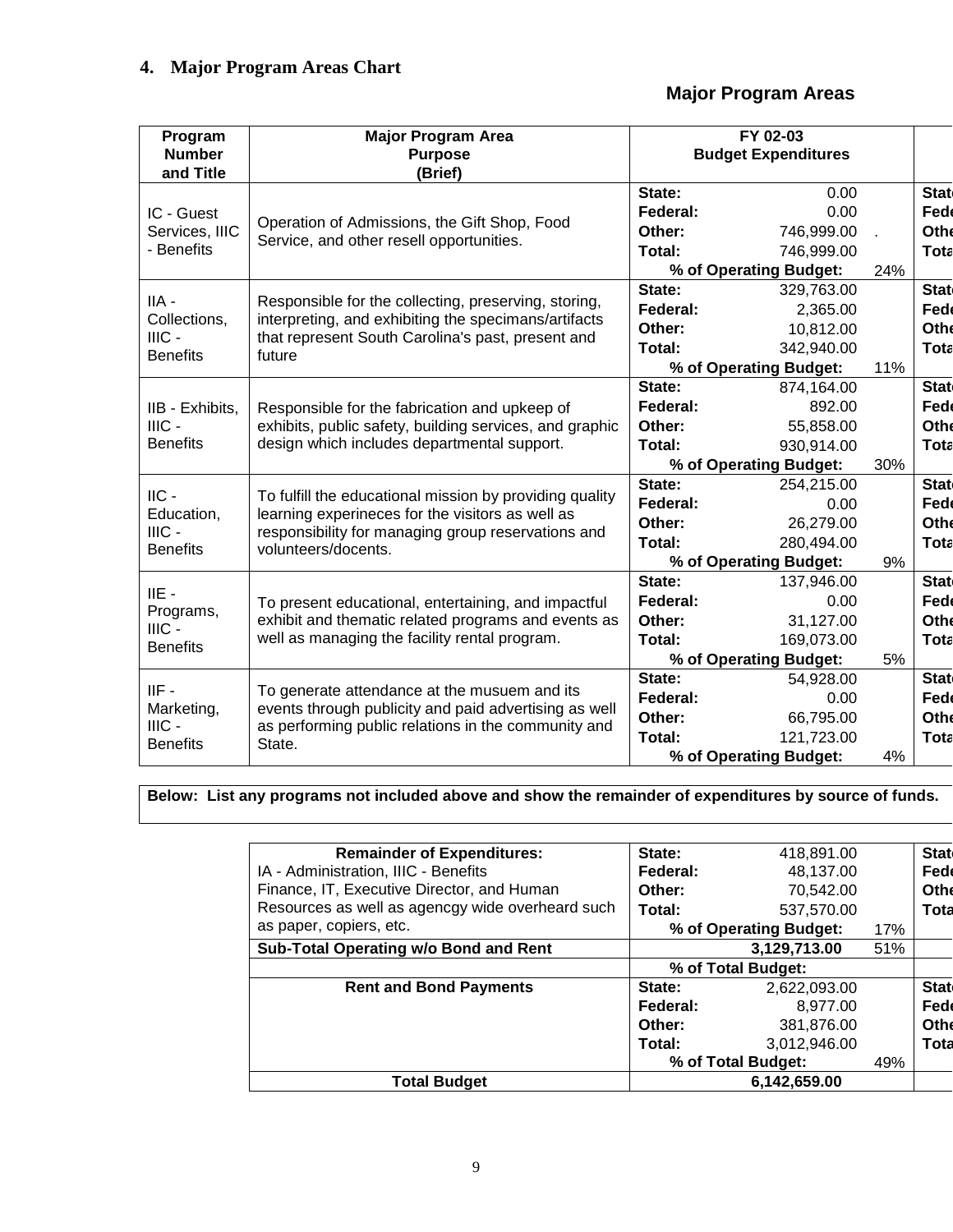# **5. Key Customers:**

The State Museum is owned by the citizens of the state and supported by the appropriations from the legislature as well as earned funds.

- All people of South Carolina
- Educators
- Traveling visitors & guests from other states & countries
- School Children & teachers from South Carolina & neighboring states
- Meeting and event planners and organizers
- Gift buyers and collectors
- Preformed groups such as church, senior, educational, etc.
- Local museums  $\&$  institutions of higher education
- The SCFM through museum services.
- Individuals involved in research
- Businesses
- Internal departments

# **6. Key Stakeholders**

- Museum Staff
- South Carolina Museum Foundation
- Museum Commission Trustees
- General Assembly and Governor of South Carolina
- Donors
- Collectors
- Museum Members

# **7. Key Suppliers:**

The State Museum relies on a number of organizations and business to help support the needs of the facility. The organizations derive from both the private and public sector. Staff support, facility support, and product support are all vital to the success of the museum.

- State of South Carolina
- The South Carolina Museum Foundation
- Volunteer Board and Commission members.
- Other state agencies such as General Services and BPS that provide services.
- Scholars, artist, performers and other craftspeople
- Merchandise, Equipment, Printing, Supply, and Food vendors and purveyors
- People of South Carolina and beyond that donate services and/or items for the collection
- Volunteers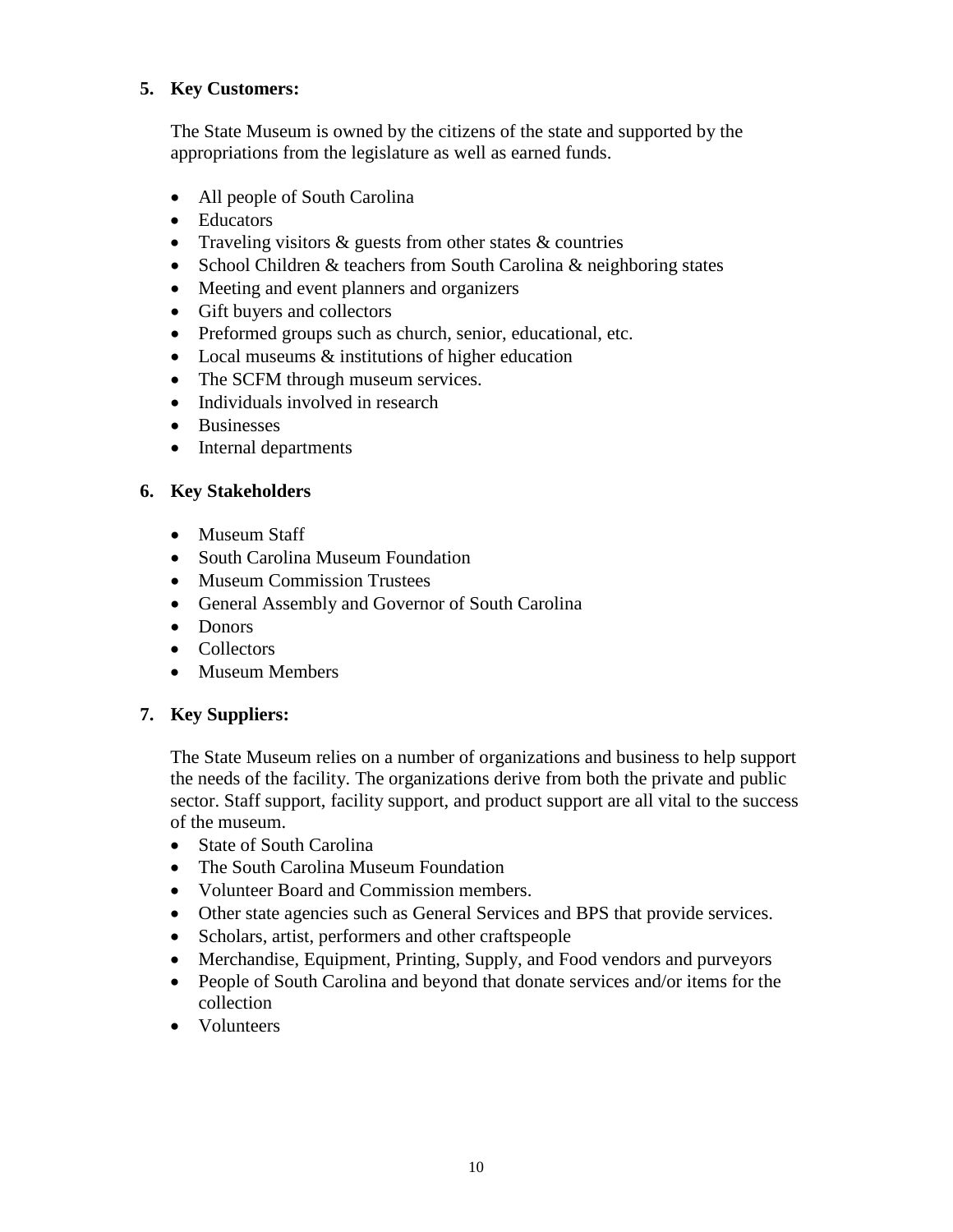# **8. Major Products and Services:**

The South Carolina State Museum is the primary storyteller of the history of South Carolina. We tell our story through our rich, diverse collection displayed through interactive, engaging exhibits. The galleries housed in our historic building are used to educated, inspire and enrich the lives of schoolchildren and families. We also tell our story through special events and programs that reach out to all segments of the citizens of South Carolina. Specifically we use:

- Interactive, engaging, educational exhibits
- Educational programs and written curriculum
- Web site interaction
- Collection of historical artifacts, scientific specimens and works of art
- Public programs, performances, lectures and workshops
- Special events
- The Museum store (The Cotton Mill Exchange)
- Facility Use Rental
- Fabrication of Exhibits and Graphic Panels for third parties.
- Consultation, assistance & training for other (local) museums/institutions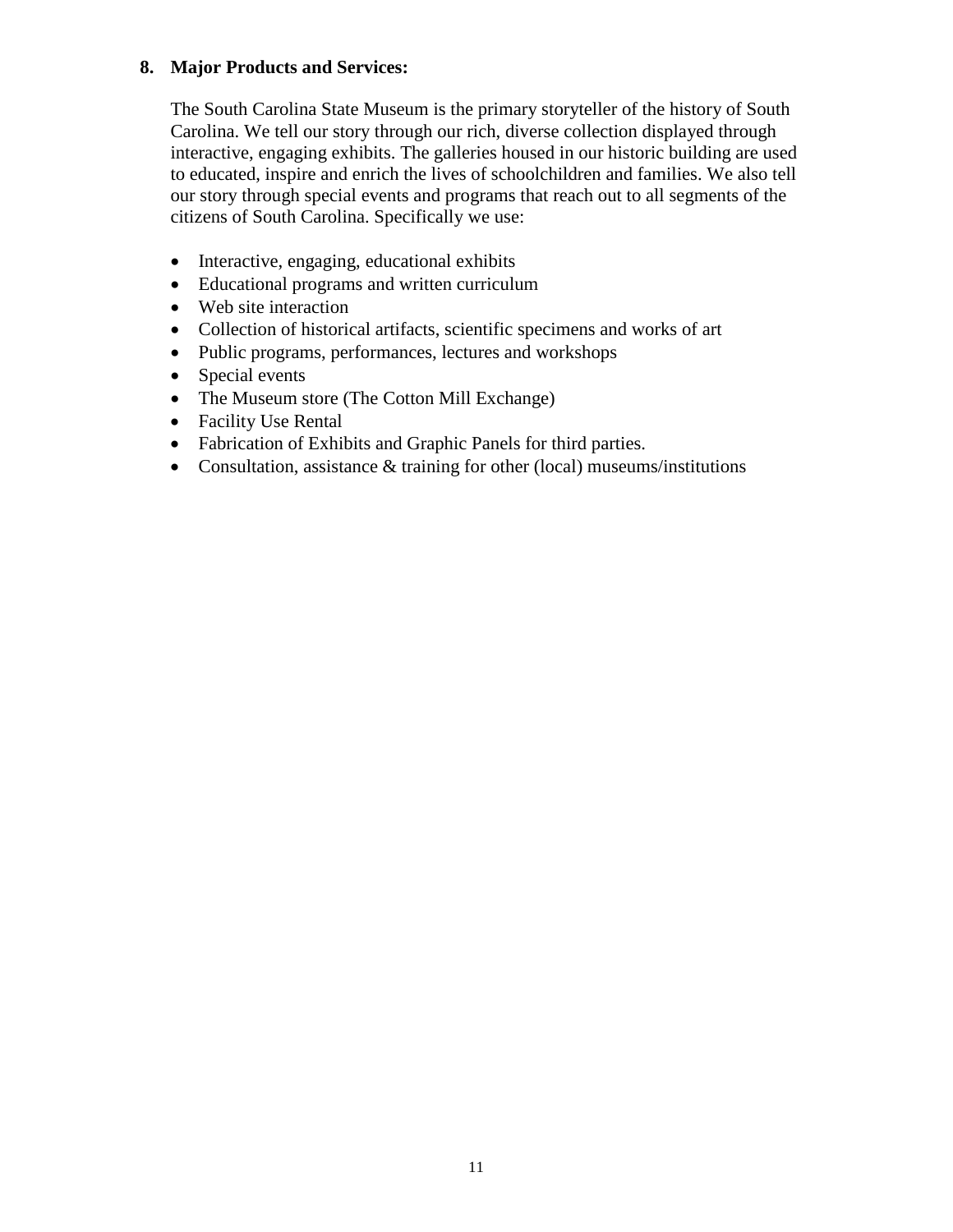## 9. **Organizational Chart:**

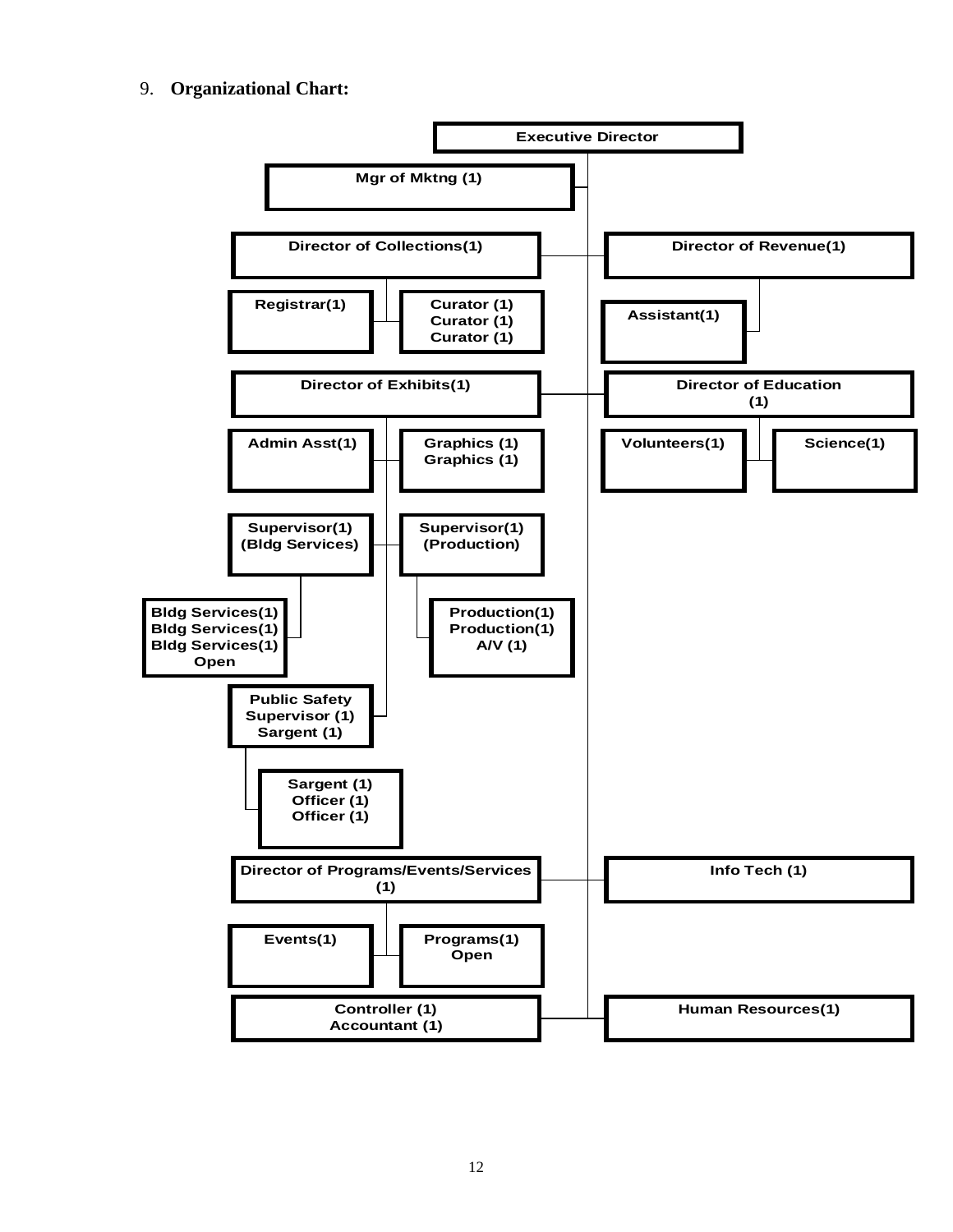## **III. ELEMENTS OF MALCOLM BALDRIDGE AWARD CRITERIA:**

### **Category 1 – Leadership**

### 1.1 (a-f)

The senior management team meets weekly to review operations and to make decisions on matters affecting the museum. Staff members are invited to participate as necessary. The directors conduct regular meetings with department heads to receive feedback on management issues. Once per month, the museum holds a separate general staff meeting to give and receive information related to the organization. A volunteer newsletter provides other avenues of communication.

A detailed Business plan with specific department goals and objectives give clarity to mission and purpose. Through that staff collaborative process values and facility culture are instilled. Being a facility that relies on new ideas to generate visitation, we constantly challenge each other to develop new programs and exhibits that we can effectively market in the competitive marketplace.

The South Carolina Museum Commission consisting of nine citizens has ultimate responsibility for the museum. Meeting bi-monthly, the commission 1) sets policy and strategic direction for the museum 2) monitors financial performance, approves internal budgets and recommends budget increases to the Governor and the General Assembly 3) exercises fiduciary responsibility for the museum's collections 4) supervises and evaluates the performance of the executive director and 5) oversees operations to insure consistency with the museum's chartered purpose, strategic plan and state regulations.

Each year the department directors are responsible for developing a business plan for their area. The draft plans are presented to the Executive Director in one on one sessions. After writing reviusions, the department plans are then presented by each director to the other directors in a day long work session. From that input, the directors then draft their final plan which is once more submitted to the Excutive Director for final approval.

The Business Plans are composed of three parts - 1) Where are You? Strengths, weaknesses, successes, failures, etc. 2) Where do you want to be? Identify goals and objectives 3) How are you going to get there? A detailed listing of the operational plan for their department of steps that they will take that will lead to the accomplishment of the overall strategic issues of the museum. Also included are what measurement tools are used to determine successful outcomes. This process begins in June and is completed in August.

### 1.2

Senior management communicates the organization's Guest service focus through the forums listed above. Teaching by example from senior leaders is a prime component of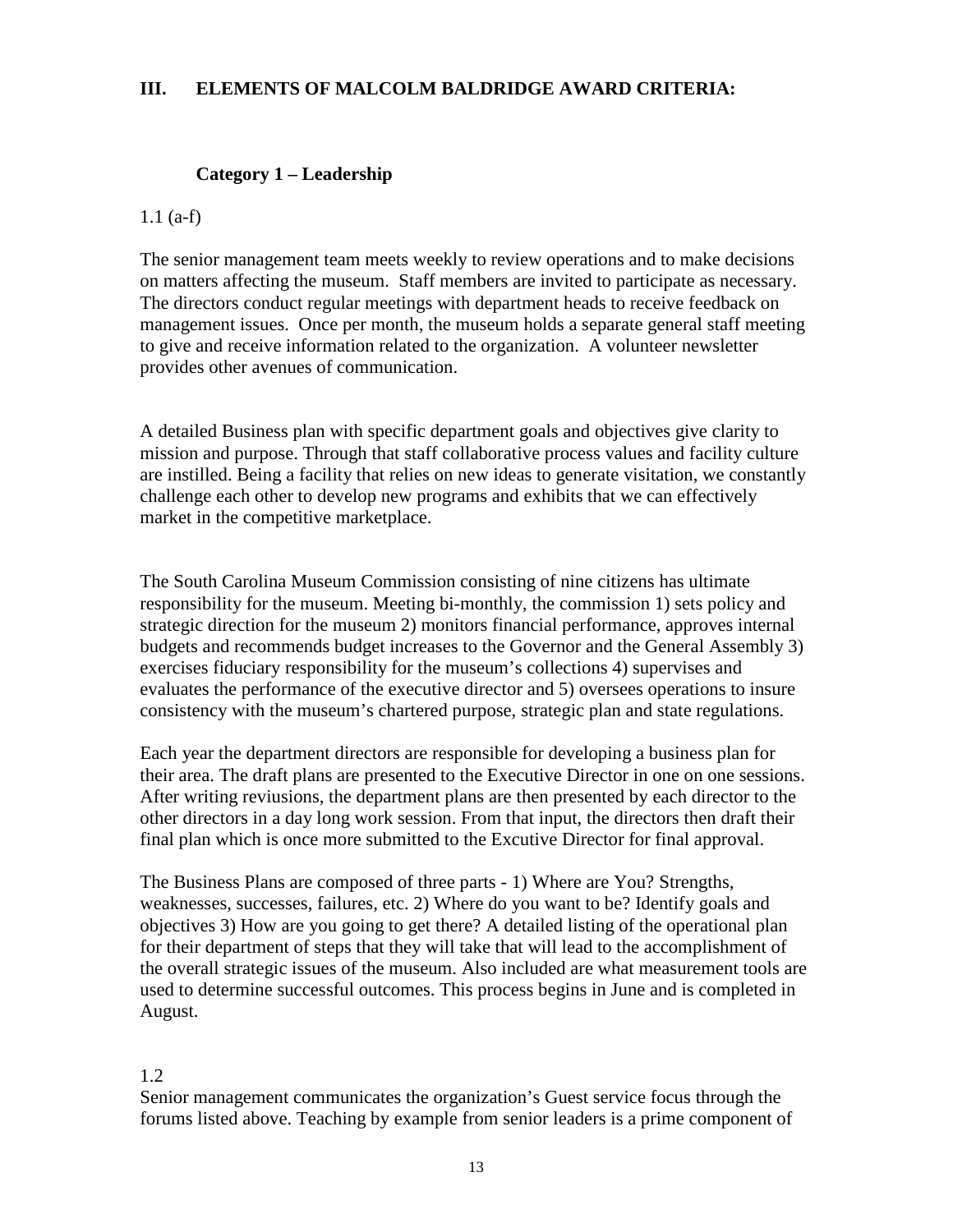the methodology. A small but important change was made as the staff, through the direction of the Executive Director, now refers to the visitors of the museum as "Guests" versus customers.

# 1.3

The Executive Director in conjunction with the Controller and the Human Resource Manager are the prime staff members whose responsibility includes maintaining fiscal, legal, and regulatory responsibility. The Annual Audit process in itself is a great tool that is used to discover and verify procedures and compliance. First during the audit itself, just the discovery process of producing documents and answering questions reveals potential issues. Secondly, when the actual audit report is received some months later, it once again provides us with the third party overview and review of potential issues. The museum also relies heavily on the staff of the B&CB to answer questions and provide guidance when there is a question. The HR Manager and the Controller regularly contact staff at OHR, the AG's office, the CG's office, and the Budget Office to insure the museum is following proper protocol.

# 1.4

Key performance measures are:

- Number of accessions recorded and objects added to the collection
- Response to public requests for information
- Participation in curriculum-based educational programs & educational experiences for younger audiences
- Performances, lectures, presentations and summer classes offered to enhance cultural appreciation
- Data on value of volunteer contributions
- Production of changing exhibits & presentation of special attractions
- Technical assistance provided to other museums/institutions
- Data related to traveling exhibits
- Information on grants
- Statistics related to the facility rental program
- Attendance by category
- Store sales
- Community Outreach
- Statewide impact and penetration

# 1.5

The Museum currently does not have a formal process for providing direct employee feedback. Instead, we strive to create an environment of open communication where all employees are encouraged to give constructive feedback to each other. All directors use the facility's performance as a guide when setting personal and departmental goals.

The facility distributes weekly financial and attendance results which are discussed in weekly director meetings. The monthly information is compiled and presented and discussed in the staff wide monthly meetings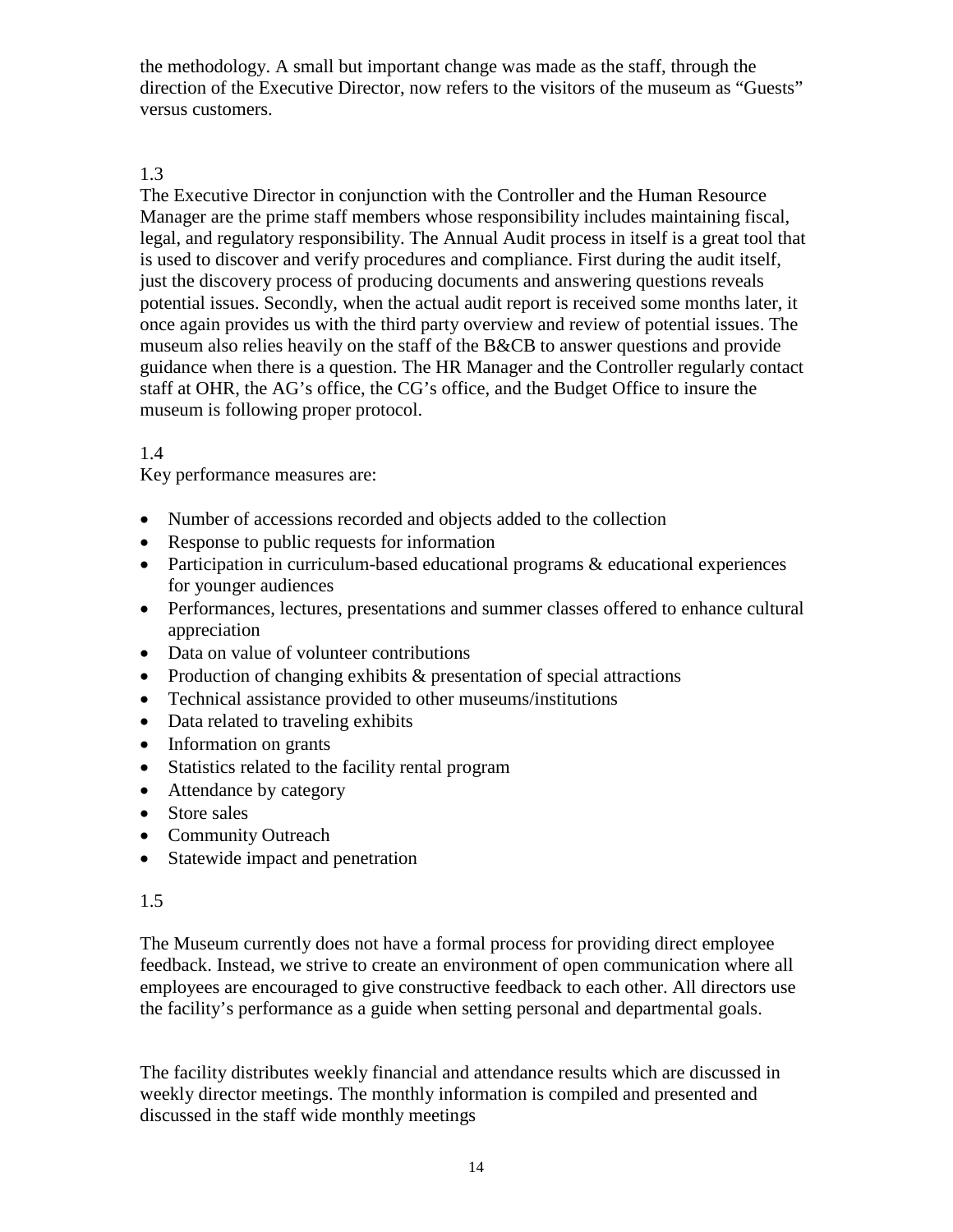The public is the reason for the museum's existence and therefore all policy/operational decisions must be made with respect to the impact on the public. We address those impacts when deciding new programs and exhibits. All departments are represented at the table and have the responsibility to react to potential public issues. Through specific advisory panels, directors solicit non-staff reaction to proposed programs. The museum's numerous volunteers are another source of public feedback as facilitated through monthly brown bag luncheons.

# 1.7

Priorities for improvement are set and communicated via the forums listed in 1.1. i.e. Presentation of the yearly business plan sets the strategic direction and the weekly director meetings for action steps and reaction measures.

# 1.8

The museum supports the community by:

- Providing a cultural and recreational outlet for individuals and families
- The experience teachers and schools have through visitation and programs offered
- Facility rental customers enjoy a unique setting
- Cooperation with other cultural agencies/institutions
- The store promotes South Carolina through its product offerings

The areas of emphasis are determined by listening to the needs and expectations of the community and by using the talents, knowledge, and experience of the staff. Prior year unfavorable results are specifically targeted for improvement and more detailed examination. Through our zip code data reports and school databases we can determine specific market niches that we are not reaching.

# **Category 2 – Strategic Planning**

## 2.1

The museum operates under a strategic plan adopted in 1999 and updated annually through the business plan process. The plan is the result of an extensive analysis of expectations, strengths, weaknesses, opportunities and threats identified during the planning process and discussed in other sections of this report. The museum will redo the long term plan during this current fiscal year (2005).

2.2 Strategic Objectives – See Chart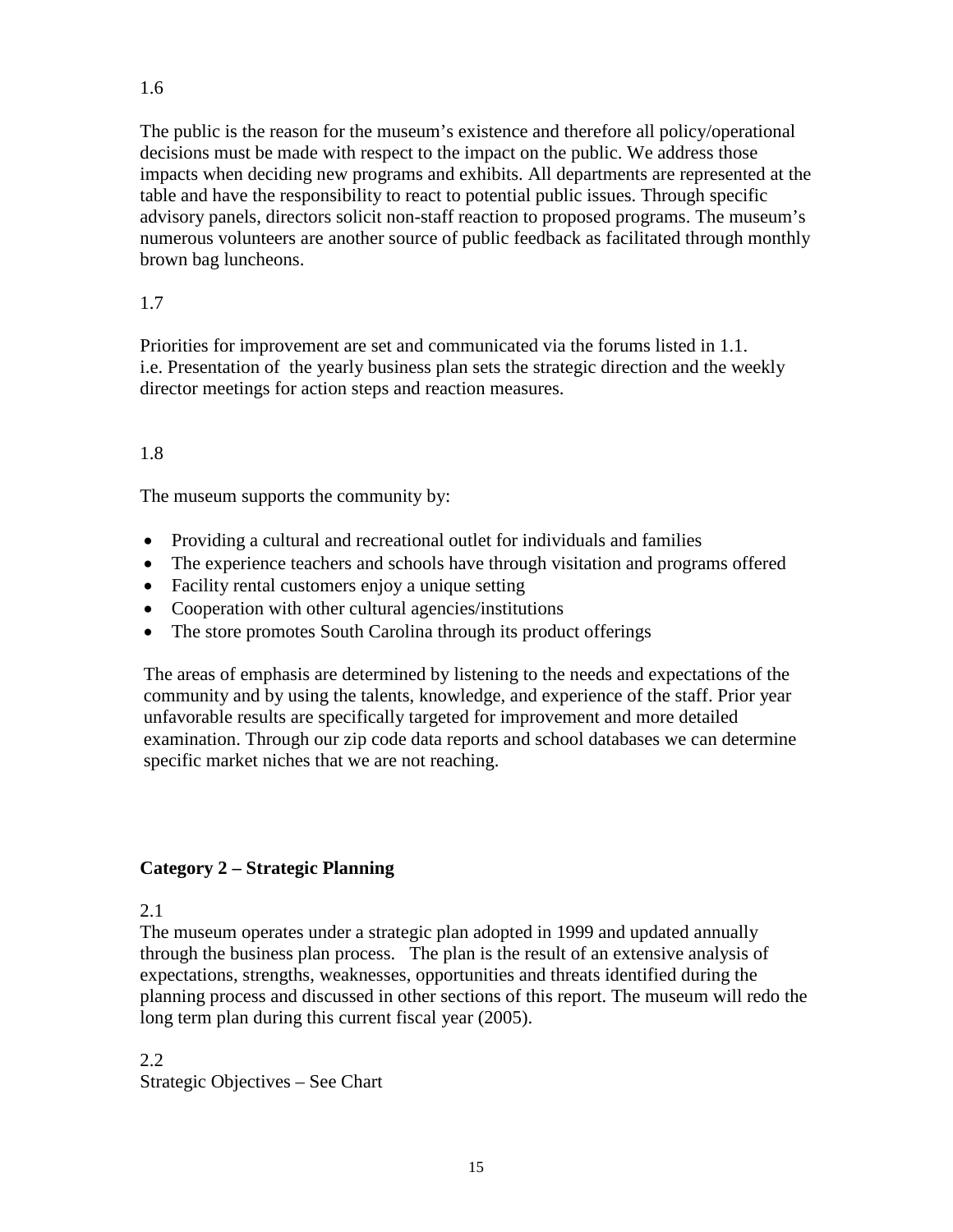# 2.3

The directors meet with the Executive Director on a continual basis to review and adjust their work plans relative to changes in current conditions. In mid year, a formal recap and resulting adjustment are made to each department plans. This is done in a half day director workshop where each director presents their plan and proposed changes. The other directors then have the opportunity to offer constructive feedback and perhaps alternative solutions.

# 2.4

Action Plan – See Chart

2.5

Communication of the strategic plans are handled as referenced in category 1.1 ie Monthly staff meetings, weekly director meetings, quarterly half day topic driven director meetings, trustee meetings, etc.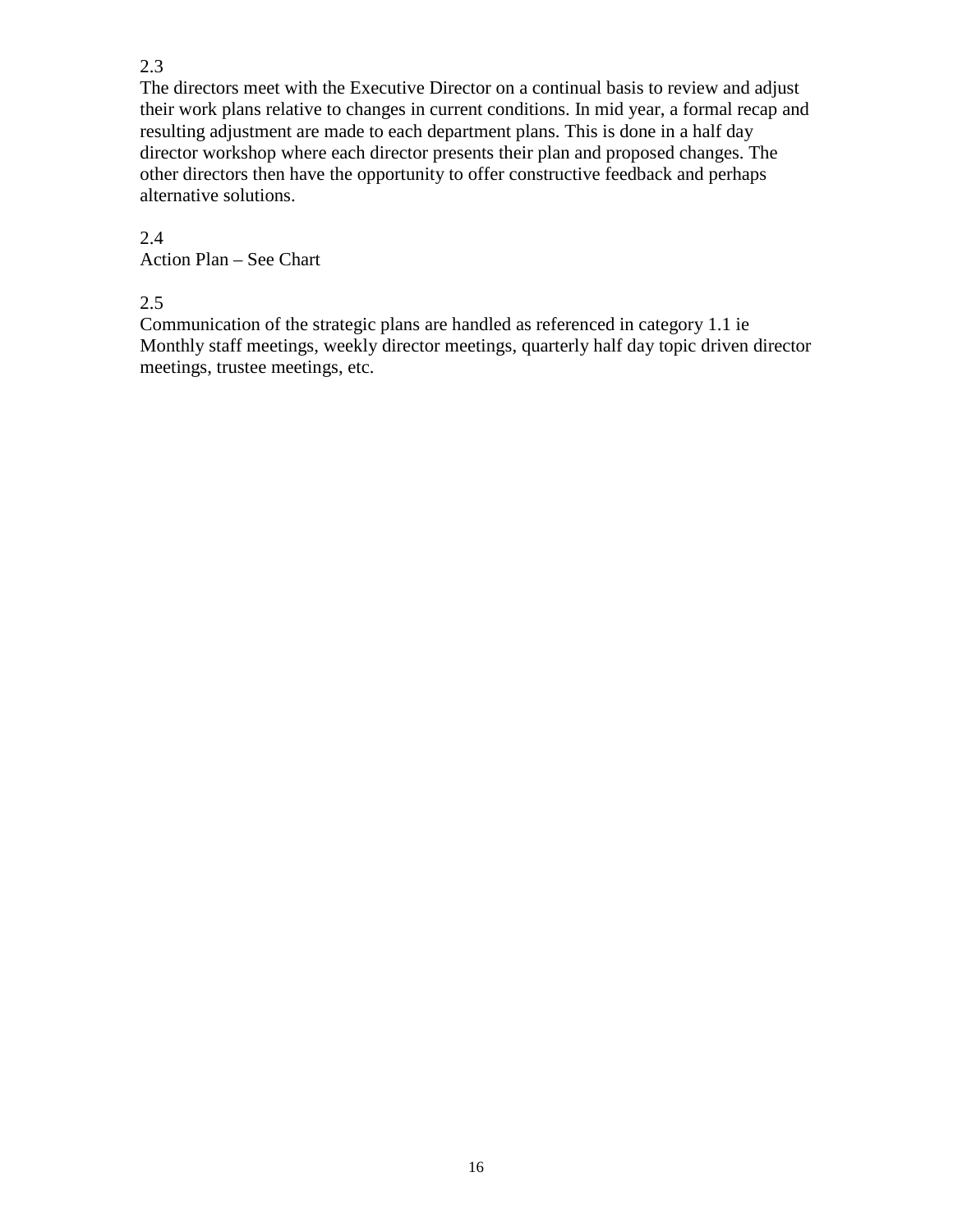# **Strategic Planning**

| Program                                                           |                                                                                                                                                                                                                                                                                                                                                                                                                                                                                         | Related FY 03-04                                                                                                                                                                                                                                                                                                                                                                                                                                                                                                                                                                                                                                                                                                                                                            | <b>Key Cross</b><br>References                    |
|-------------------------------------------------------------------|-----------------------------------------------------------------------------------------------------------------------------------------------------------------------------------------------------------------------------------------------------------------------------------------------------------------------------------------------------------------------------------------------------------------------------------------------------------------------------------------|-----------------------------------------------------------------------------------------------------------------------------------------------------------------------------------------------------------------------------------------------------------------------------------------------------------------------------------------------------------------------------------------------------------------------------------------------------------------------------------------------------------------------------------------------------------------------------------------------------------------------------------------------------------------------------------------------------------------------------------------------------------------------------|---------------------------------------------------|
| <b>Number</b>                                                     | <b>Strategic Planning</b>                                                                                                                                                                                                                                                                                                                                                                                                                                                               | <b>Key Agency</b>                                                                                                                                                                                                                                                                                                                                                                                                                                                                                                                                                                                                                                                                                                                                                           | for<br>Performance                                |
| and Title<br>IC - Guest<br>Services,<br>IIIC -<br><b>Benefits</b> | Goal/Objective<br>The goals of the Revenue Generating Department<br>are to grow store sales, maximize sales in the new<br>food service area, generate new revenue streams,<br>and enhance the museum guest's visit. Upgrading<br>the store software and hiring and training new staff<br>are additional goals.                                                                                                                                                                          | <b>Action Plan/Initiative(s)</b><br>Participate in more profitable off-site sales events; Develop<br>exclusive merchandise for the store; Open new Cafe operation<br>in the museum; Add another concession machine in the<br>museum Investigate revenue-generating ideas such as audio<br>tours; Develop a store buy plan by category and by month;<br>Enhance sales through the development of the new museum<br>web-site; Investigate partnering with PRT and the Columbia<br>Museum of Art.                                                                                                                                                                                                                                                                              | Measures*<br>$7.20 - 7.29$<br>$7.50 - 7.51$       |
| IIA -<br>Collection<br>s, IIIC -<br><b>Benefits</b>               | The staff of the Collections Department will actively<br>pursue collections and, once collected, their safe-<br>keeping, allowing for enhanced exhibit possibilities<br>All the while the Collections Staff will continue to<br>develop their professional standings in their<br>respective professional communities.                                                                                                                                                                   | Enhance the collection growth by at least 10<br>specimens/artifacts per month. Enhance the safety and<br>security of the collections. Develop 6 new Exhibits for the<br>changing Galleries. Register/catalog specimens/artifacts in a<br>timely manner. Perform at least two Artifact ID sessions. Write<br>and submit one scholarly, peer-reviewed paper per discipline.<br>Support of the Foundation "White Glove Initiative" artifact road<br>show initiative.                                                                                                                                                                                                                                                                                                           | $7.80 - 7.82$<br>$7.50 - 7.51$                    |
| $IIB -$<br>Exhibits,<br>$HIC -$<br><b>Benefits</b>                | The goals of the Exhibits, Building Services, and<br>Public Safety Department are to continue to<br>provide agency-wide design services including<br>WEB; traveling exhibit rental handling, exhibit<br>production, installation & maintenance; custodial<br>services & Facility Use support; and building, staff<br>& collection security and public safety oversight.                                                                                                                 | Negotiate for two blockbuster exhibits that will generate the<br>largest attendance for the lowest cost. Oversee new Café up<br>fitting and themeing. Secure at least one outside contractual<br>services revenue producing arrangement. Revitalize the TEP<br>program by producing at least one new traveling exhibit.<br>Investigate pros & cons of outsourcing of public safety and<br>custodial services. Develop process for achieving schedule<br>deadlines and budget for new exhibits. Maximize partnerships<br>with outside groups by seeking support for new exhibits. Add<br>engaging & attractive exhibit elements to permanent and<br>changing galleries.                                                                                                      | $7.40 - 7.44$ .<br>$7.50 - 7.51$                  |
| $\text{IIC}$ -<br>Education,<br>$IIIC -$<br><b>Benefits</b>       | The goals of the Education Department are to<br>provide a statewide education presence in the form<br>of on-site and outreach programs. The museum<br>must maintain the education point of difference with<br>programming by providing free standards-based<br>educational experiences for South Carolina<br>students. In addition, the museum must provide<br>high quality programs for special interest groups<br>and the general public to increase attendance and<br>revenue.       | Provide and serve the education community with resources<br>and programs to assist teachers to meet curriculum standards.<br>Distribute the South Carolina State Museum book on<br>collections to teachers throughout the State. Increase the<br>emphasis on astronomy and earth science programs. Provide<br>guests "added value" experiences in NatureSpace on<br>weekends and holidays. Develop a marketing plan to increase<br>attendance and revenue with camp-ins, birthday parties and<br>special programs. Recruit and train additional (20) volunteers<br>to assist with a variety of vital functions. Develop a volunteer<br>"characters in costume" interpretive program. Increase<br>partnerships between the museum and the educational<br>community such ETV. | $7.70 - 7.74$ ,<br>$7.50 - 7.56$                  |
| IIE -<br>Programs,<br>IIIC -<br><b>Benefits</b>                   | The goals of the Programs Department are to<br>increase attendance and revenue through<br>programs and events, rentals of museum spaces<br>and bookings of traveling exhibits and to continue<br>enhancement and development of signature events<br>for 2004-2005.                                                                                                                                                                                                                      | Investigate a partnership with ETV for the annual Museum<br>Road Show. Aggressively market the museum's rental spaces<br>by hosting meeting planner events and through incentives.<br>Add services for rental clients including food service.<br>Implement preferred catering for museum rental events.<br>Generate revenue by offering programs that require<br>registration fees and by collecting fees from resell users.<br>Secure funding from granting organizations to sponsor the<br>October Fall Events. Market the Traveling Exhibition Program<br>through production and distribution of a promotional brochure.<br>Develop creative ways to utilize the museum's auditorium by<br>presenting regular programs such as film series and<br>performances.          | $7.30, 7.50 -$<br>7.51                            |
| IIF -<br>Marketing,<br>IIIC -<br><b>Benefits</b>                  | The goals of the marketing department include<br>increasing public attendance; obtaining media<br>sponsorships for blockbuster exhibits; partnering<br>with CVB, Lake Murray, etc. to promote the<br>museum along with the city of Columbia; to acquire<br>Accommodations & Hospitality Tax grants from the<br>City of Columbia and Richland and Lexington<br>Counties; to perform audience research; and to<br>develop a marketing relationship with identified<br>corporate sponsors. | Obtain media sponsorships for new exhibits. Increase group<br>sales through direct marketing including e-mail. Partner with<br>CVB and PRT to create specific plans to promote and package<br>the museum. Obtain Accommodations and Hospitality Tax<br>grants. Perform audience research to determine product and<br>communication gaps. Redesign our website to be more<br>marketing driven. Develop corporate marketing sponsorships<br>specifically targeting grocery and beverage categories.                                                                                                                                                                                                                                                                           | $7.10 - 7.14$ ,<br>$7.60 - 7.61$<br>$7.50 - 7.51$ |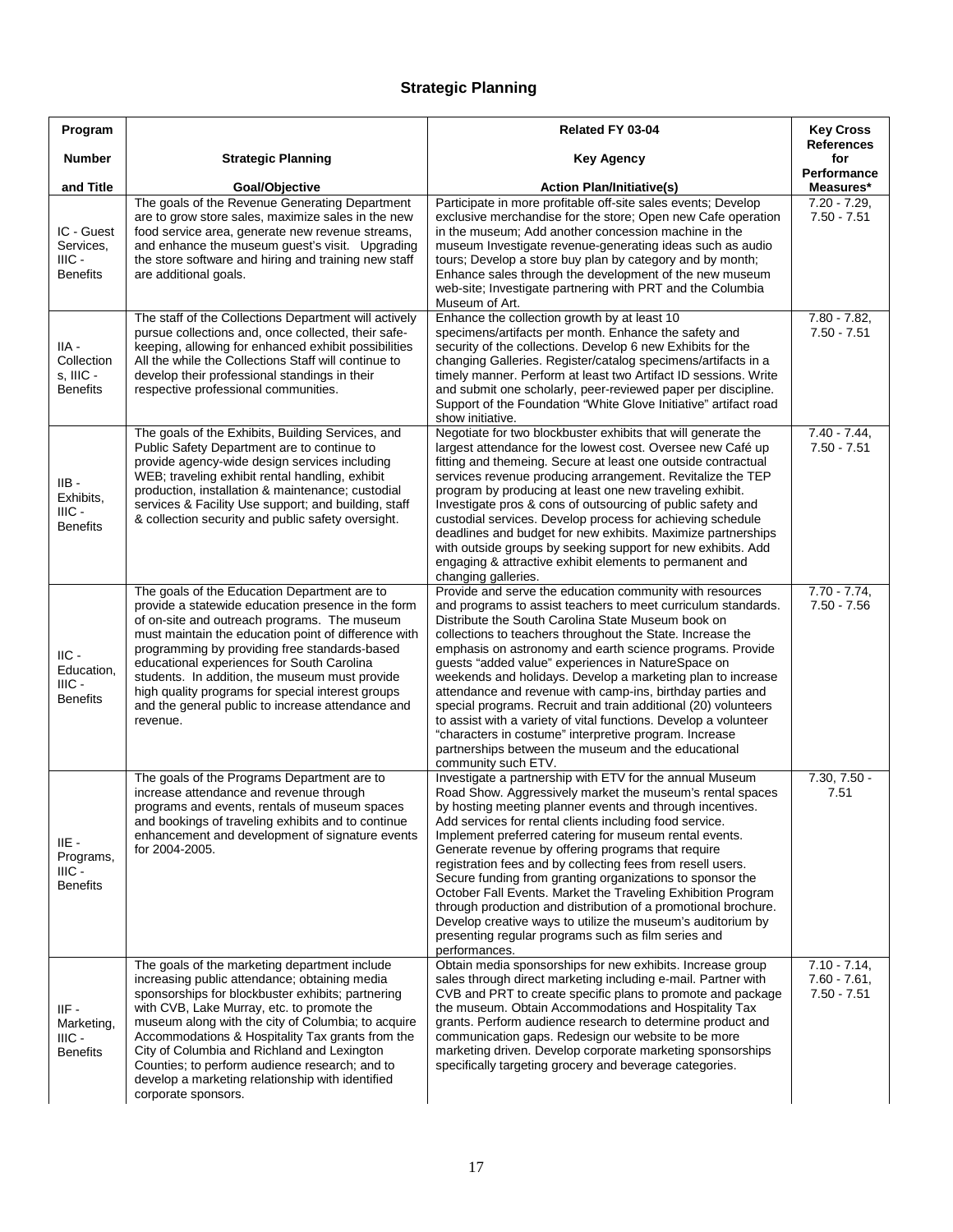# **Category 3 – Customer Focus**

# 3.1-6

The State Museum provides many kinds of services-exhibitions, educational programs, science demonstrations, videos and films, lectures, performances, tours, facility rentals, publications and educational resource materials-but our most important product is the Guest's experience, which encompasses not only the programmatic elements but also the appearance, cleanliness, safety and friendliness of the facility and staff. The quality of the experience is our most fundamental concern.

Every citizen of South Carolina and every visitor to the Palmetto State potentially are customers of the museum. More than half of our visitors are children. In addition to the students that come with their teachers on organized visits, many other children come with their families, youth groups, clubs, scout groups and summer camps. Adult visitors make up our primary source of admissions revenue.

In our daily operations, we collect information on numbers, categories and points of origin of visitors, age profiles, facility rental customers and other program participants. We use this information to evaluate trends and the success of our promotional efforts. Also, we are able to determine which educational programs the teachers consider most beneficial and which exhibits are most popular.

# **Category 4 – Information and Analysis**

# 4.1,3,4,5

We measure areas related to the operations, processes and systems that define our mission and strategic objectives. The collection of data, referred to in Category 3, provides us with useful insight into the factors that determine our customer's preferences. We are able to use that data in evaluating the effectiveness of our revenue programs and in planning for the future development of new and innovative educational programs.

The museum uses industry compiled data and personal industry contacts to determine relevant comparative data. Trade publications are utilized to see what is happening in the industry and what are some of the new, innovative issue resolutions. Currently, we do informal analysis and comparison based on published data and through personal contact. We have begun to better utilize our current software systems that compiles important visitor data. Our 'VISTA' ticketing system collects Guest admission data while our 'CAM' retail software collects Guest retail spending data. Attendance and spending data is collected daily and weekly and monthly reports are generated and distributed.

# 4.2 Key Measures:

• Attendance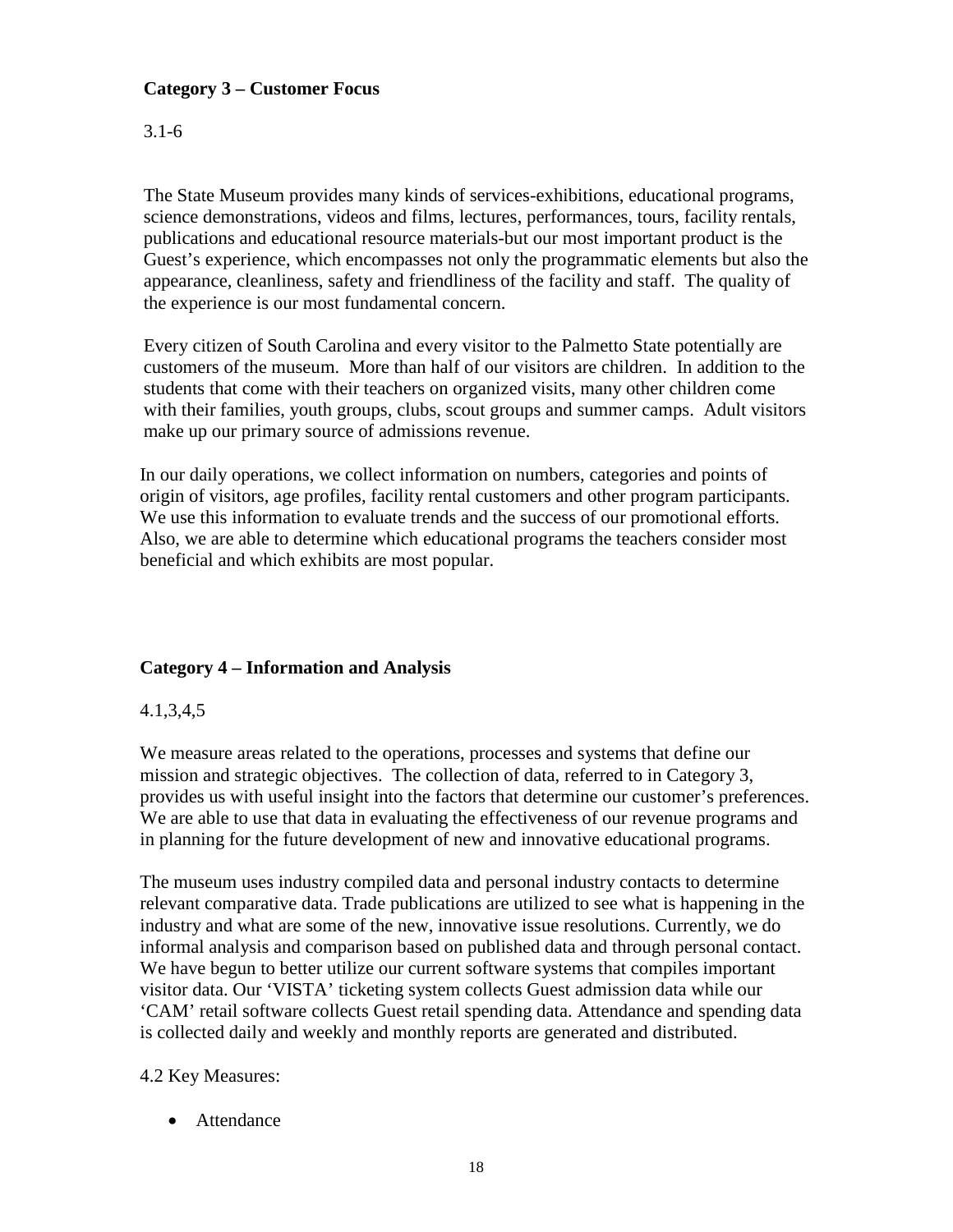- Earned Revenue
- Programs Presented
- Exhibits Presented
- Costs per Visitor
- Statewide Visitation
- School Visitation
- Artifacts Collected

# 4.6 Retention of Organizational Knowledge

Weekly director planning/update meetings requires that each of the seven directors listen and provide input to each other reports so they understand the priorities of each department. Business plans are presented internally for review and comment before finalization. As a result, this forced communication of each department goals and objectives results in a cross trained management staff. Each director then has smaller internal meetings where again the info is communicated. No one performs in a vacuum.

# **Category 5 – Human Resources**

# 5.1-6

- 1. The Executive Director sets the tone for all staff relationships by providing hands on, supportive leadership. Staff is encouraged to participate in the planning of changes in exhibits and programs. A revised process of new exhibit planning now requires meetings with representation of all facility disciplines thus enabling a team approach to solutions rather than a sequenced process where individual department solutions are developed in isolation and then passed along to the next one.
- 2. The Human Resource manager works in collaboration with OHR to present relative and necessary trainings. This past year trainings were held on sexual harassment and right to know. New employee orientation for the agency wide policies and expectations is handled by the Human Resource manager via one on one interviews. Specific departmental trainings are organized by each of the seven departmental directors. The security chief handles safety trainings such as fire drills, fire extinguisher use, and personal safety. The agency is in the process of developing a part time handbook that will clarify to them the code of conduct expectations as well as general policies and procedures.
- 3. The EPMS system is designed to set clear objectives and expectations for each staff member. With formal reviews yearly, each supervisor sits down with appropriate staff to outline those expectations and goals. The job descriptions are used as a basis for the development of those goals. With staff reductions, an important component of that process is the clear communication that each staff member has responsibility for the overall results of the State Museum not just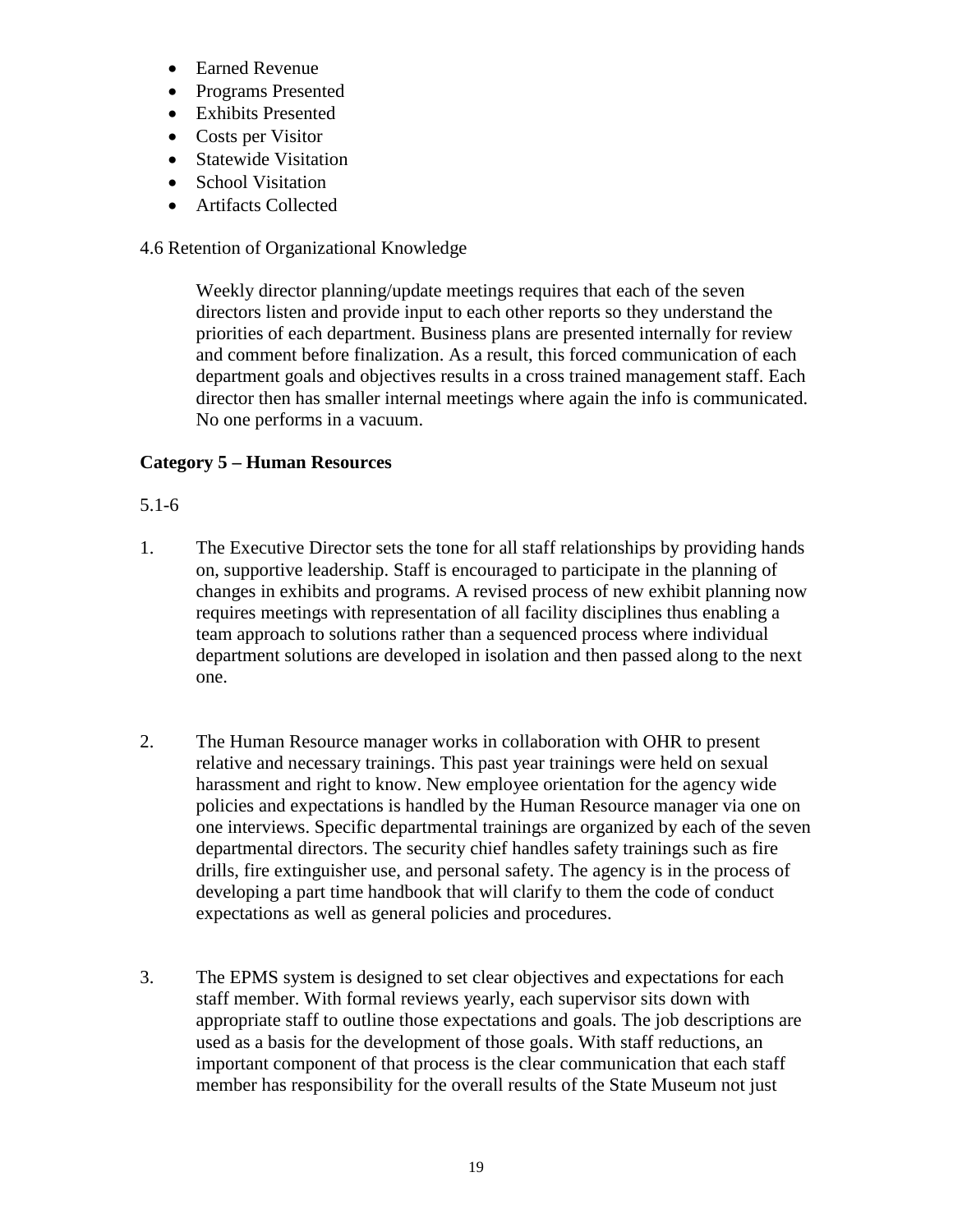their designated areas. The performance of the facility has vastly improved with this self motivated accountability

- 4. The museum has designated a small committee to monitor attitude and job satisfaction. They have named themselves the "Rah-Rah" committee. They are charged with planning staff functions that encourage participation and offer a different setting for everyone to interact with each other. Examples from the past year include a family Christmas Party, pot luck lunches, and melon cuttings.
- 5. The security department, building services, and the Human Resource manager all work together to monitor the health of the work environment. They constantly meet with each other to evaluate and adjust as needed.
- 6. The staff goes offsite for lectures, talks, and appearances in the community. We have made many radio appearances throughout the year to inform the public on the exhibits, events, and program opportunities at the museum. The State Museum also participates in the annual United Way fund raising campaign in the community as well as Breast Cancer Awareness.

# **Category 6 – Process Management**

6.1 Customer Processes- Processes required for delivering mission and value to the customers through direct and non-direct interaction.

- Ticket Sales
- Store Sales
- Program Presentation
- Curriculum Presentation
- Operation of Exhibits
- Development of Exhibits
- Development of Programs
- Purchasing of Retail Product
- Safety of Guests
- Security of Collection
- Cleanliness of Building
- Operation of Rental Program
- Booking of Groups, Events, and Programs
- Marketing
- Graphic Design
- Exhibit Fabrication

6.4 Support Processes – Processes where the museum interacts internally.

• Human Resource Management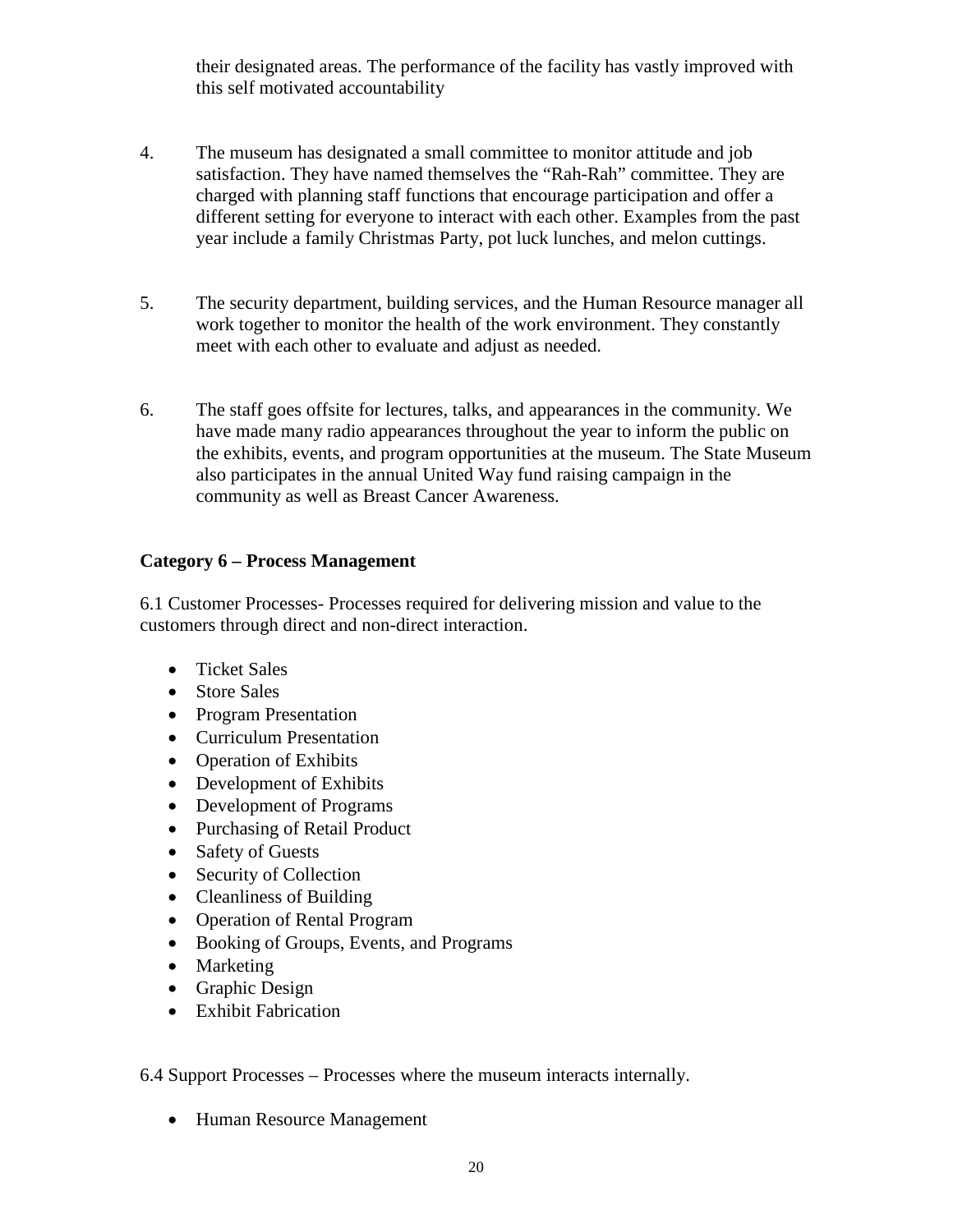- Off Hour Security
- Accounting
- Procurement
- Software and Hardware Management and Data Processing
- Employee Relations

6.5 Partner Processes – Processes where the museum interacts with third party partners.

- Purchases
- Contracts
- MOU
- Meetings
- Direct Contact
- Grant Request

• Cooperative Programming and Marketing

Monitoring –

6.3 Effectiveness –

The museum measures effectiveness with the customers using primarily the same key success measures as outlined in section 4.2. Internally, employee satisfaction as gauged by turnover, conflict, and participation demonstrate the effectiveness of our internal programs. With external third parties, the quality of the relationship as demonstrated by respectful interaction with functional and mutually productive output for both parties

# 6.2 Changes –

The museum as it competes in the open market for visitors discretionary time and income is constantly monitoring performance and results and making necessary improvements. The operation of the museum is fluid in that there are not starting and stopping periods so we must continually change as we best determine based not only on staff initiative but in reaction to the realities of a competitive market. Again, weekly director meetings, weekly department meetings, and monthly general staff meetings are very effective in communicating and broadcasting the changes needed and the rationale behind those changes.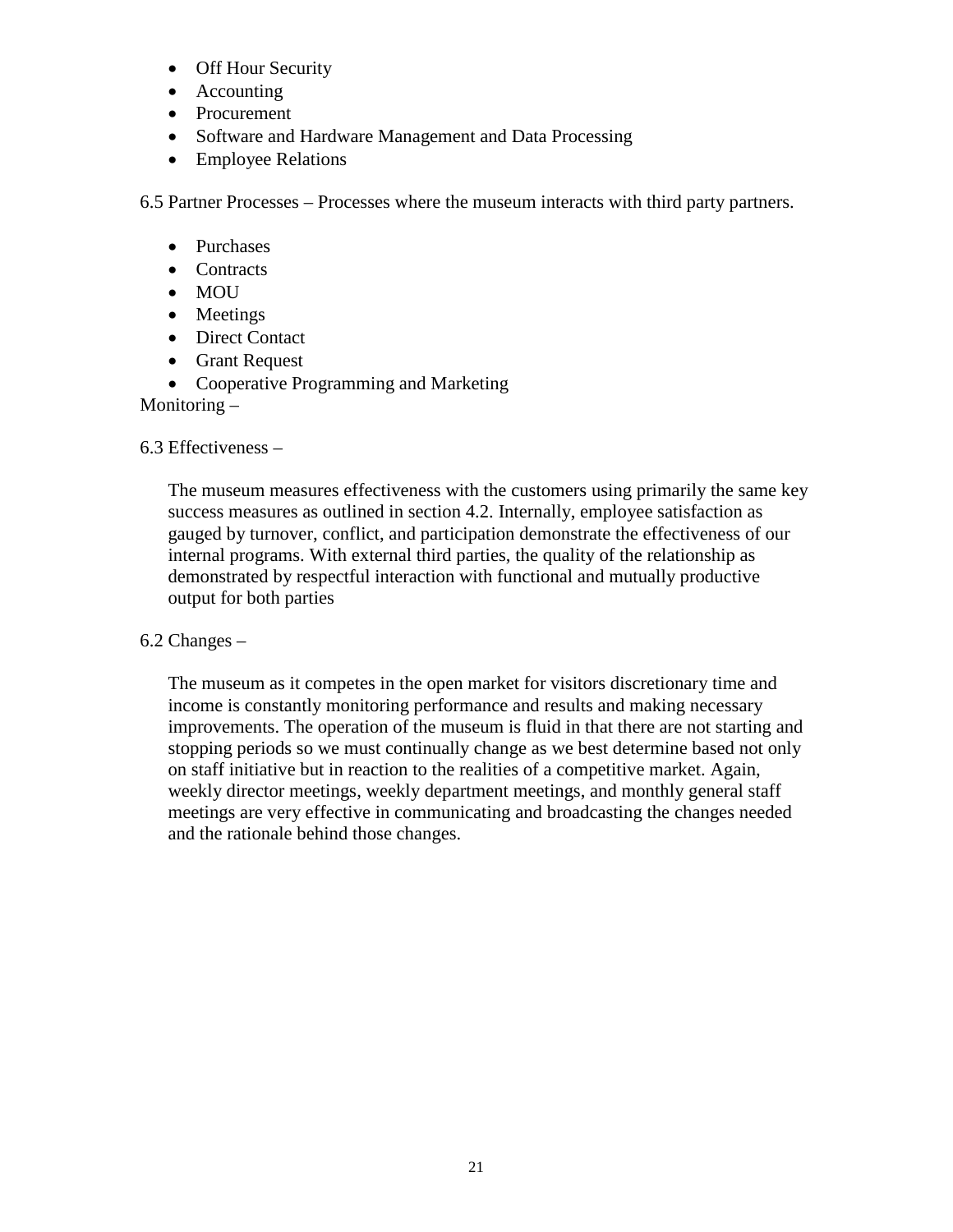### **Business Results:**

### **7.1 Attendance Measures**



#### **7.10 Annual Attendance Since Museum Opening**

# **7.11 Guest Services by Pricing Category**

|                               | 2001-02 | 2002-03 | 2003-04 |
|-------------------------------|---------|---------|---------|
| General<br><b>Admissions</b>  | 60,676  | 85,648  | 73,810  |
| \$1 Sunday                    | 8,828   | 7.250   | 7,830   |
| <b>Education</b>              | 61.084  | 70,200  | 74,921  |
| <b>Friends</b>                | 12,969  | 8,500   | 12,244  |
| Birthday's                    | 886     | 695     | 423     |
| <b>Passes</b><br><b>Total</b> | 8,209   | 4.836   | 6,180   |
| Attendance                    | 152,652 | 177,129 | 175,408 |

#### **7.12 Attendance for Special Attractions**



#### **7. 13 Total Attendance at Facility Rental Events**

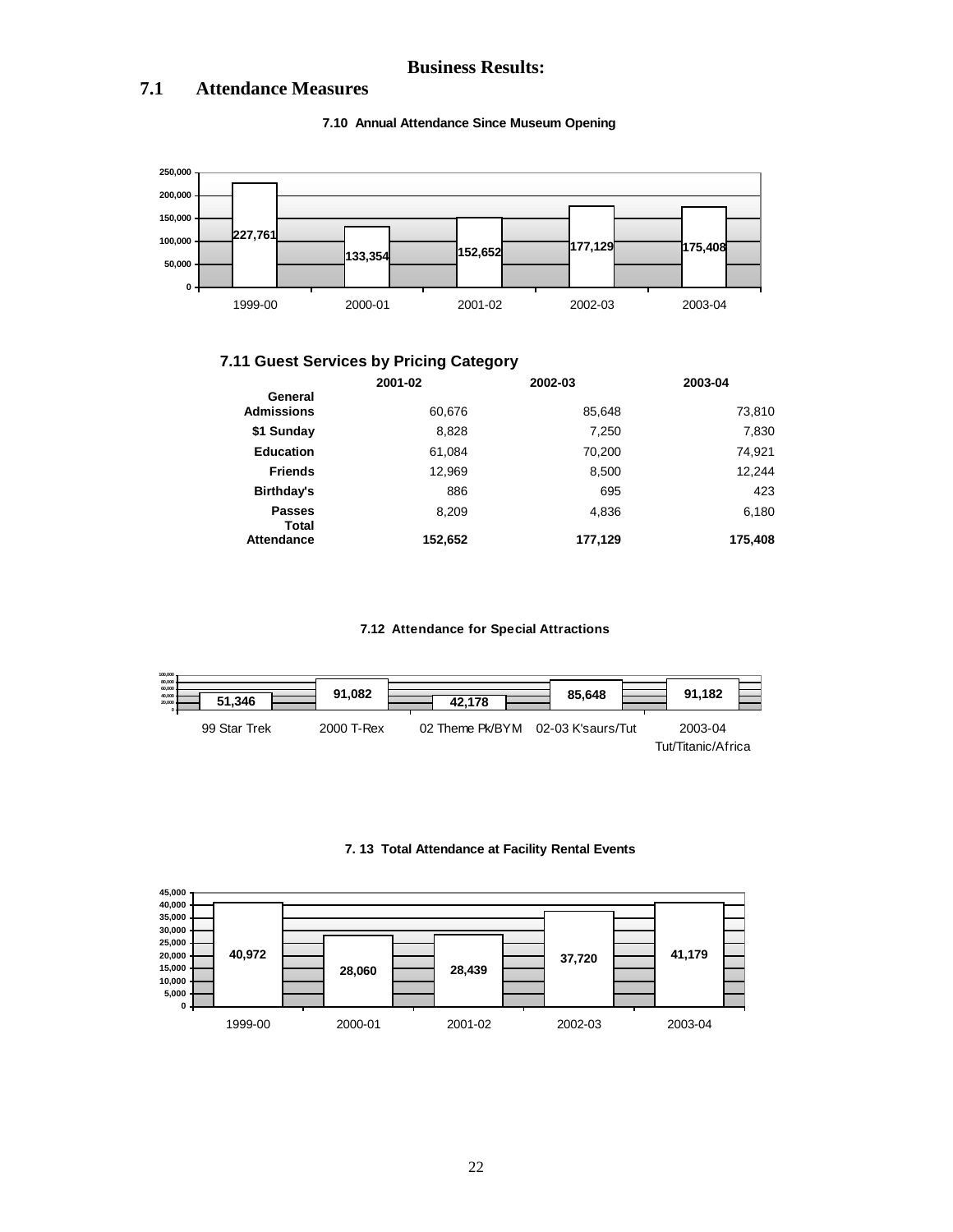



**7.2 Revenue Measures**





### **7.21 Gross Revenue-Special Attractions**



#### **7.22 Gross Sales - Museum Store**

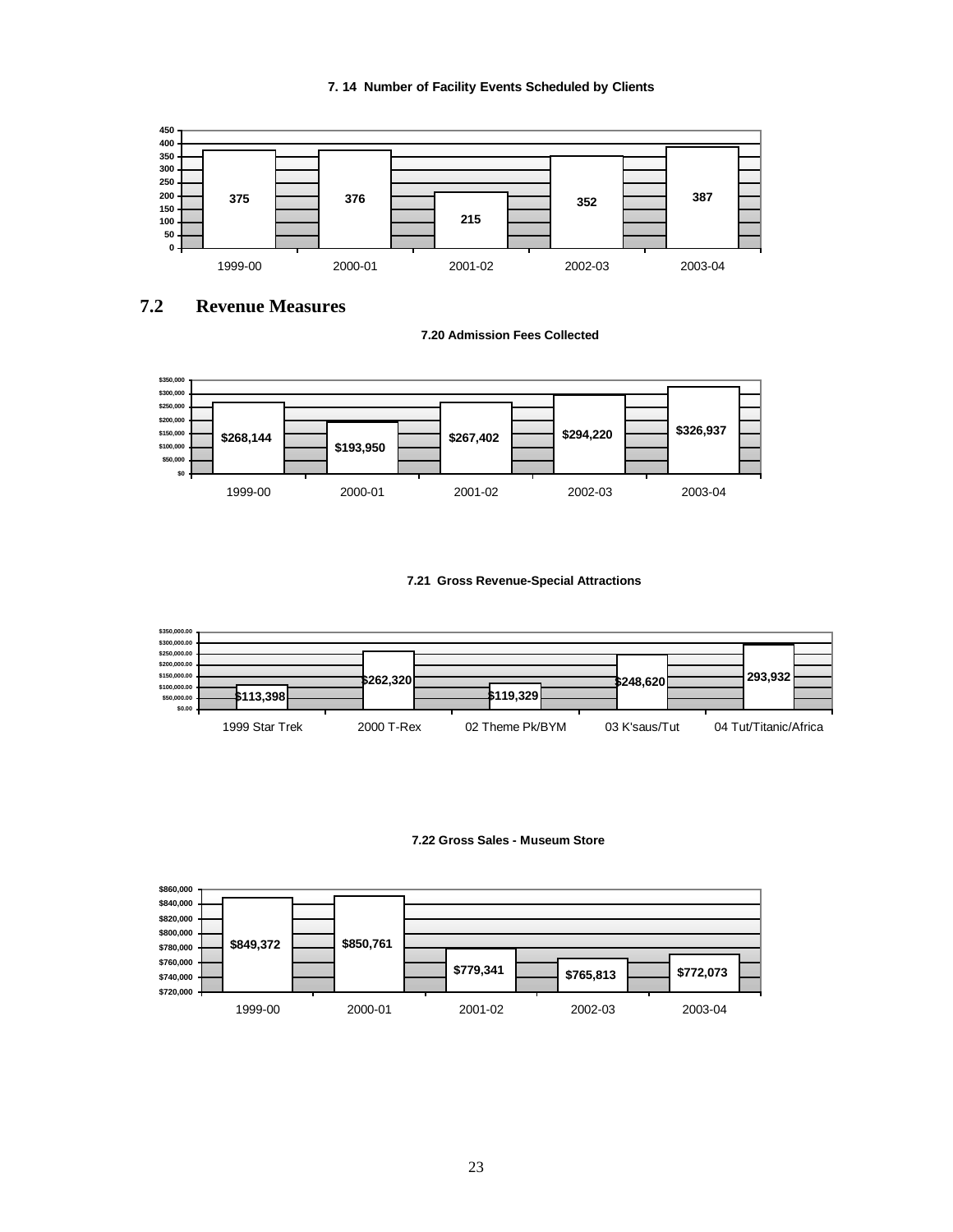**7.23 Sales Per Visitor - Museum Store**



### **7.24 Museum Store Off-Site Sales**



**7.25 Museum Store Internet Sales**





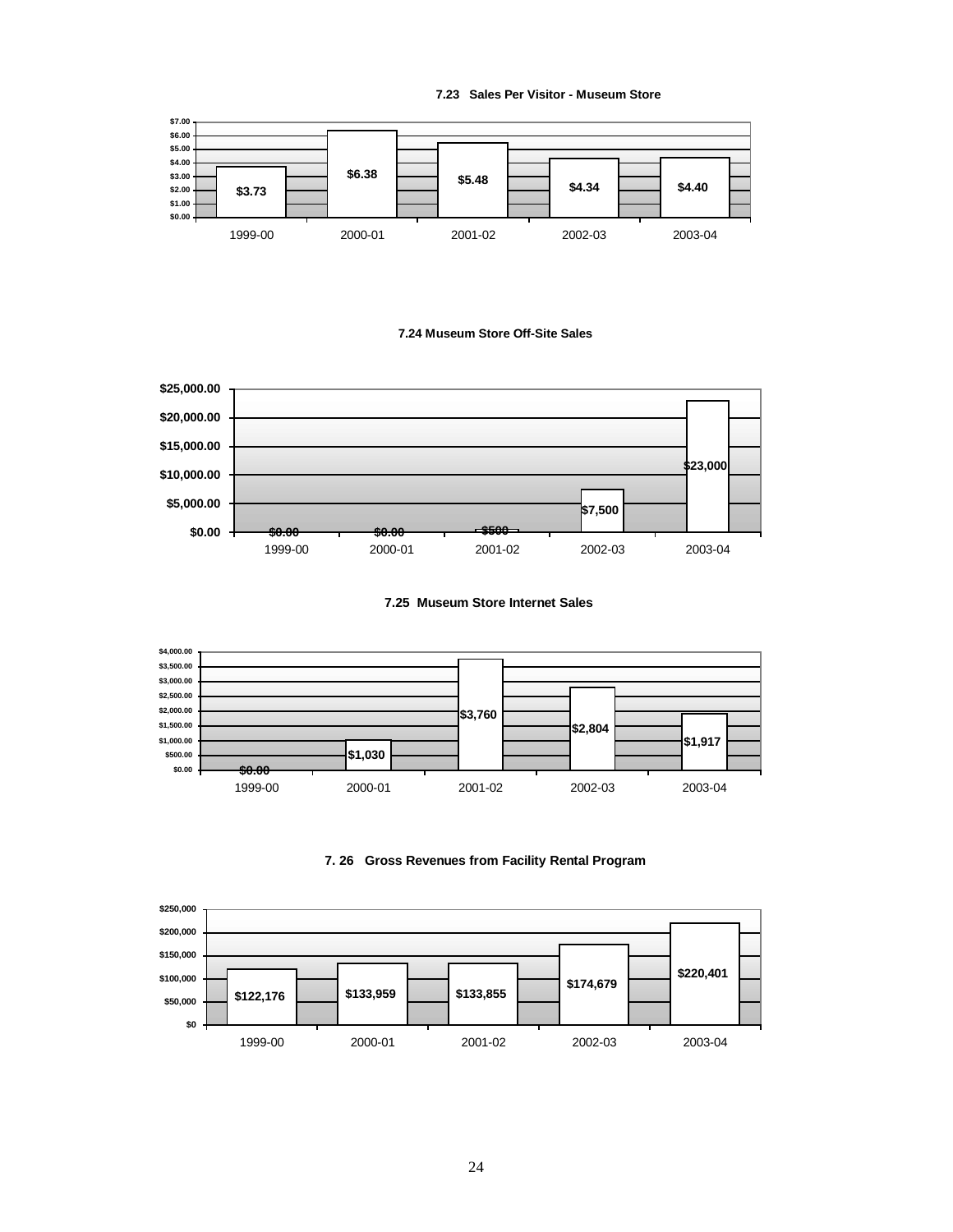**7. 27 Number of Grant Proposals Submitted**



**7. 28 Number of Grants Awarded**



**7. 29 Total Grant Funds Awarded**



**7.3 Program Measures**

**7.30 Number of Public Programs Presented**

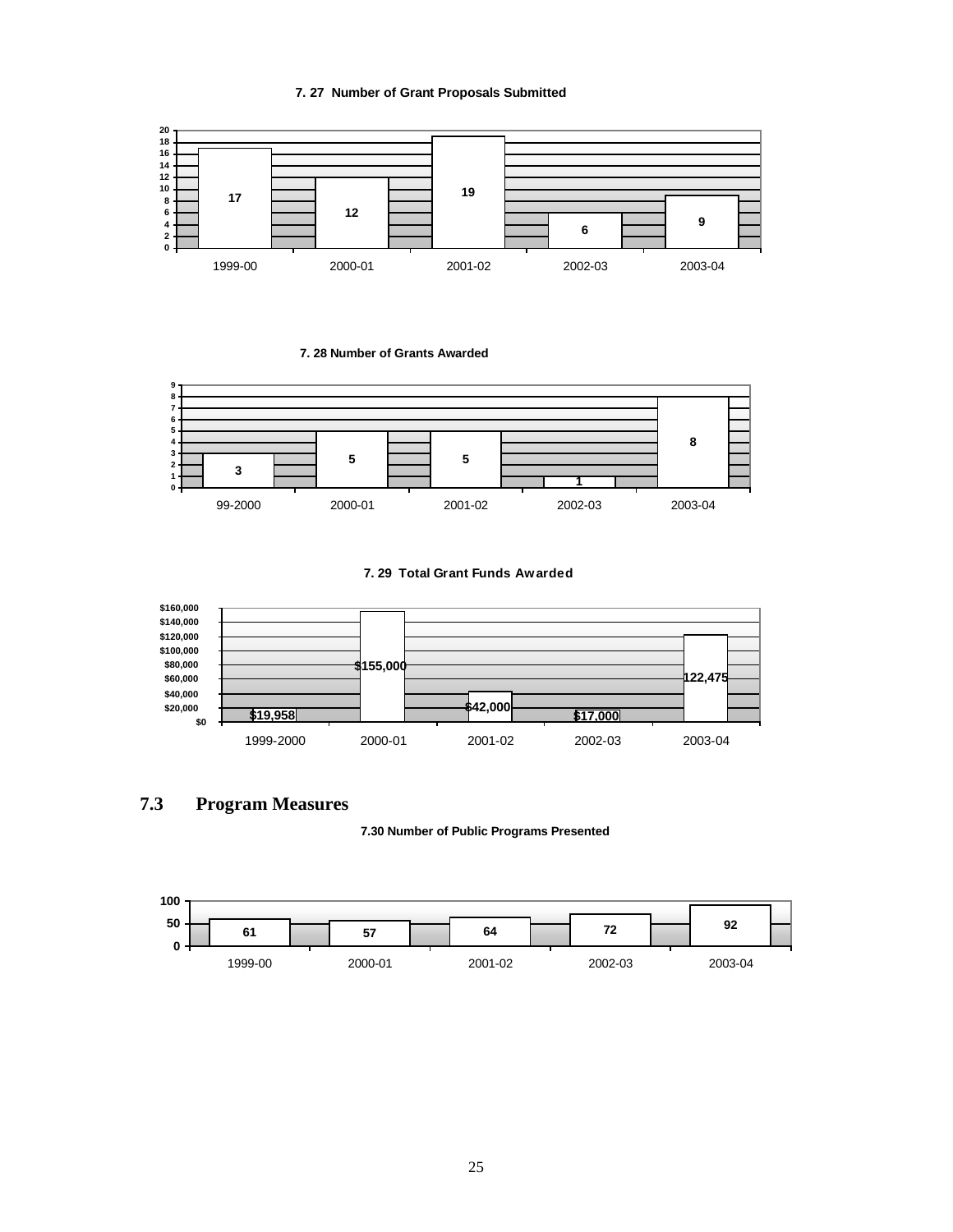# **7.4 Exhibit Measures**

### **7.40 Number of Changing Exhibits Completed**



**7.42 Number of Traveling Exhibits Available**



### **7.43 Number of Consultancies Conducted by Museum Services**

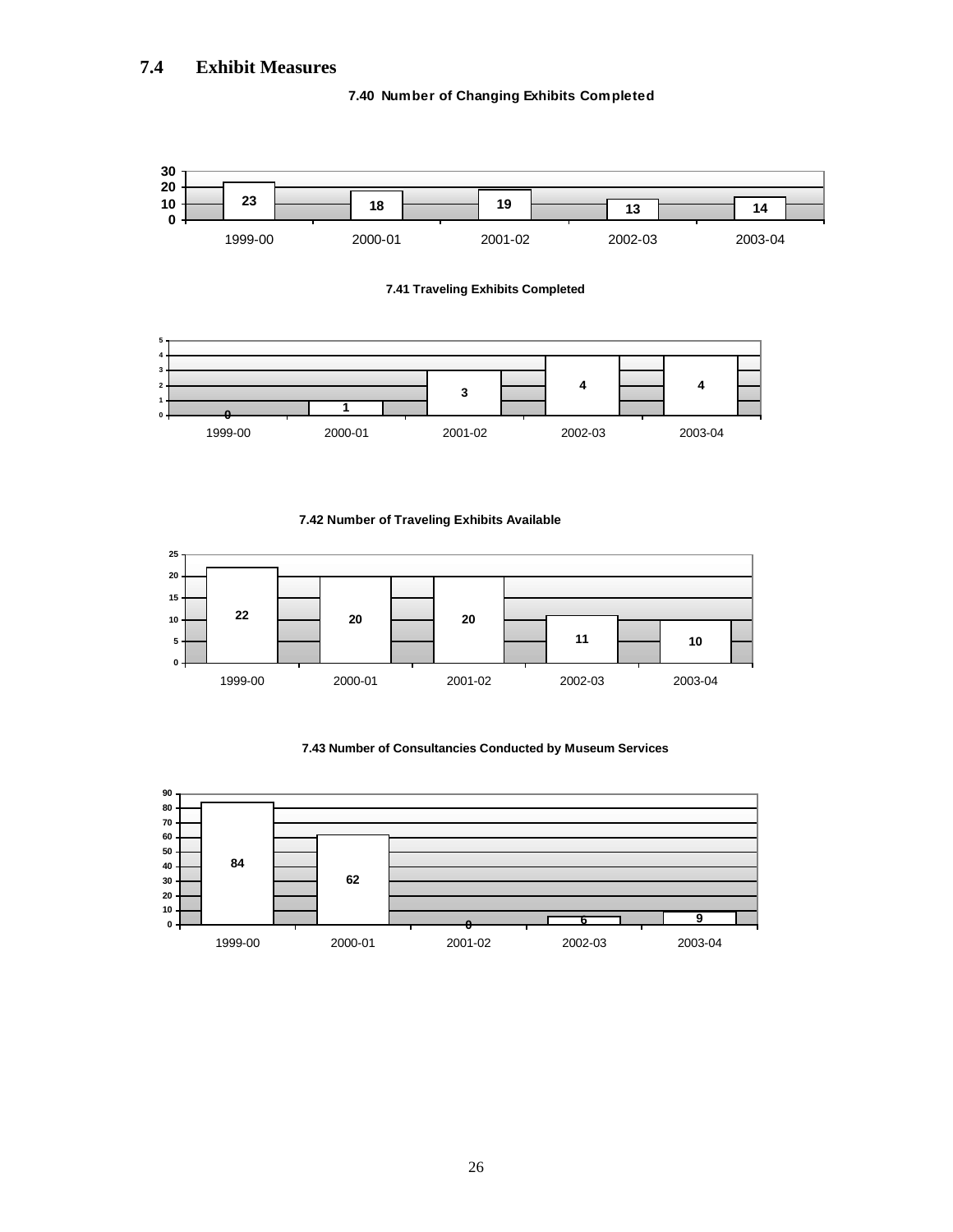### **7.44 Number of Traveling Exhibits Bookings**



# **7.5 Expense Measures**





**7.51 Productivity - State Funds Per Visitor Bond not Included**



**7.52 Number of Active Volunteers During the Year**

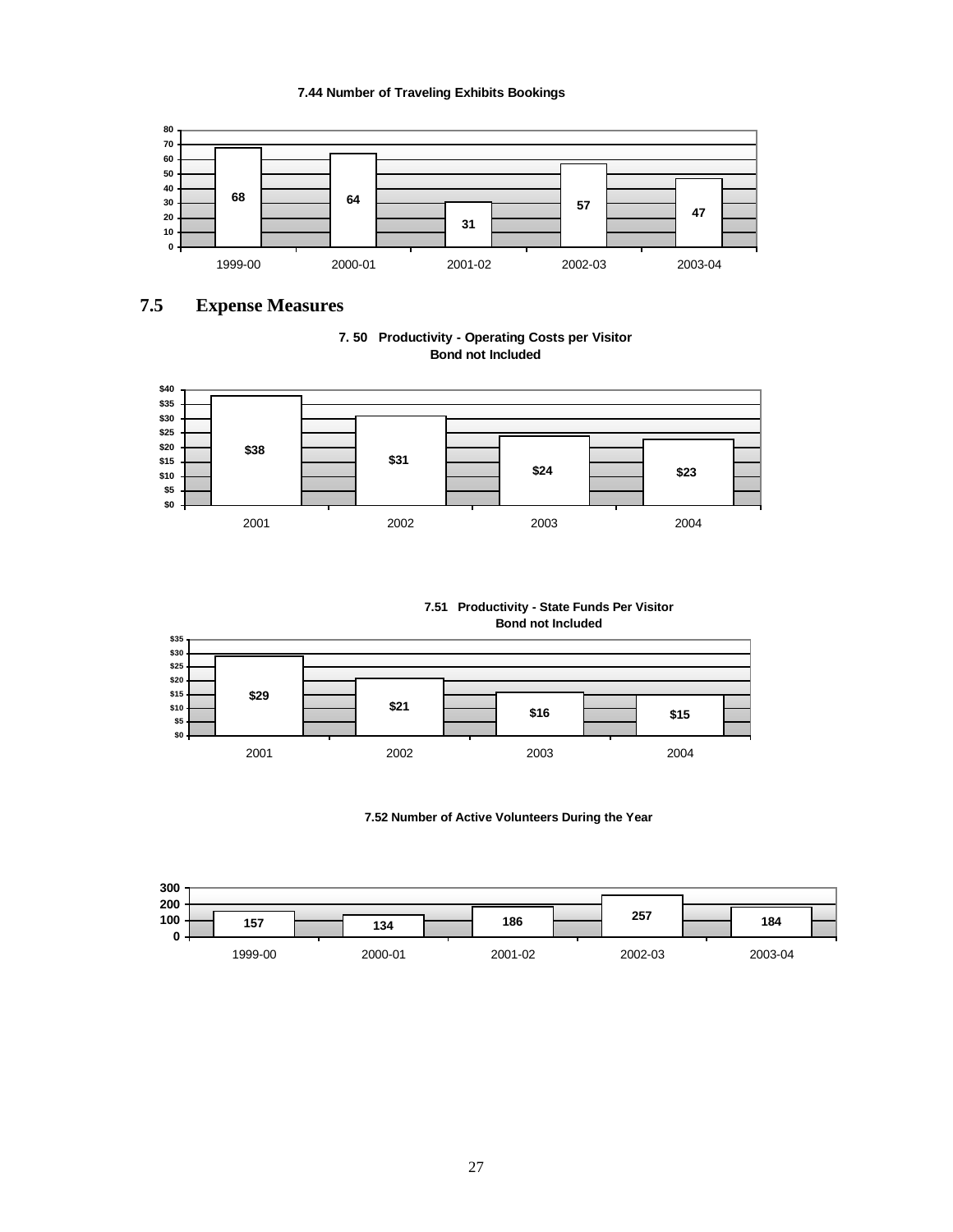











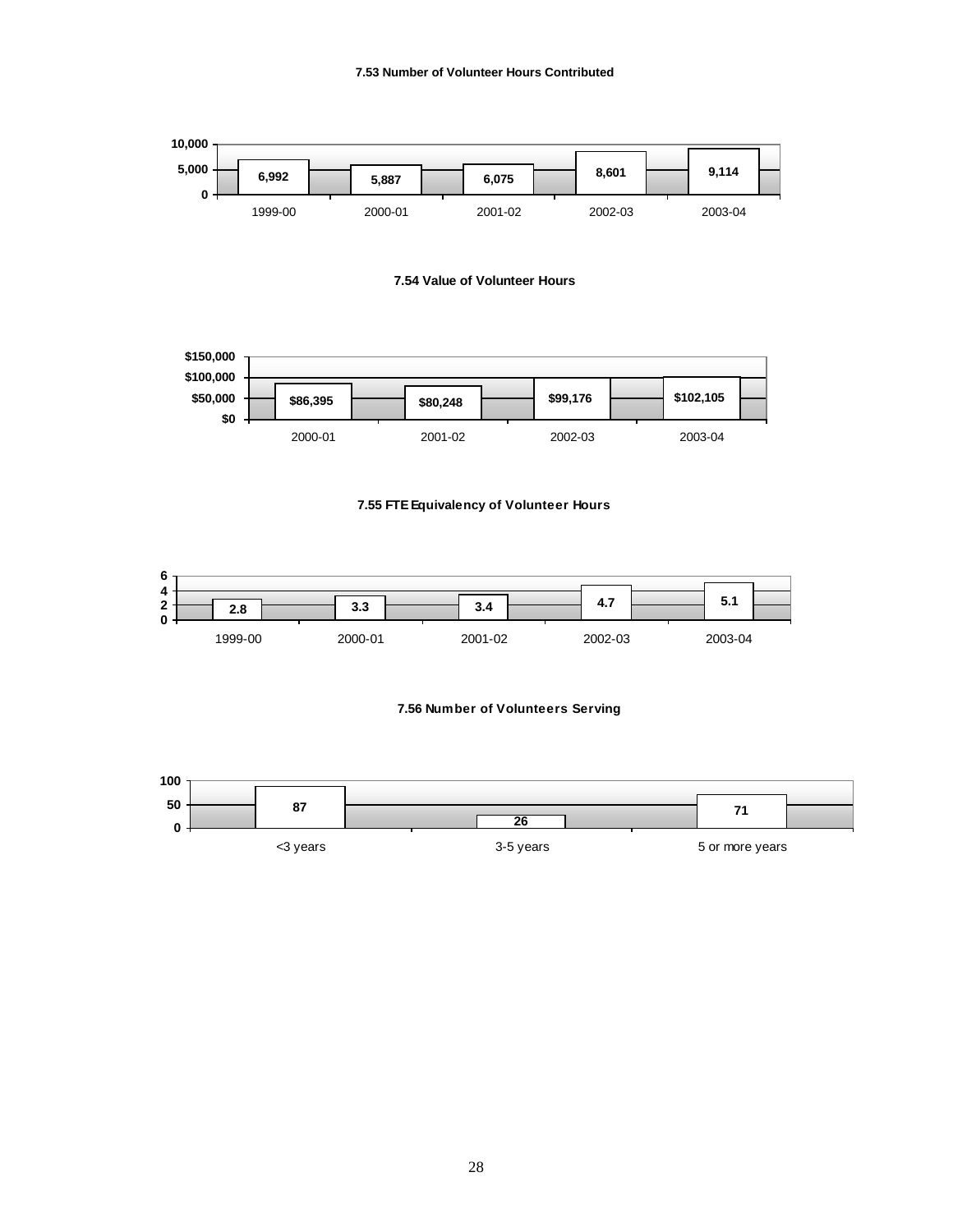# 7.6 **Statewide Visitation Measures**



#### **7.60 FY 2004 SC Non-School Geographics by Region**

#### **7.61 FY 2004 SC School Geographics by Region**



### **7.7 School Visitation Measures**

**7.70 Number of Students, Teachers and Chaperons Participating Museum Programs** 



#### **7.71 Number of Camp-In Participants**

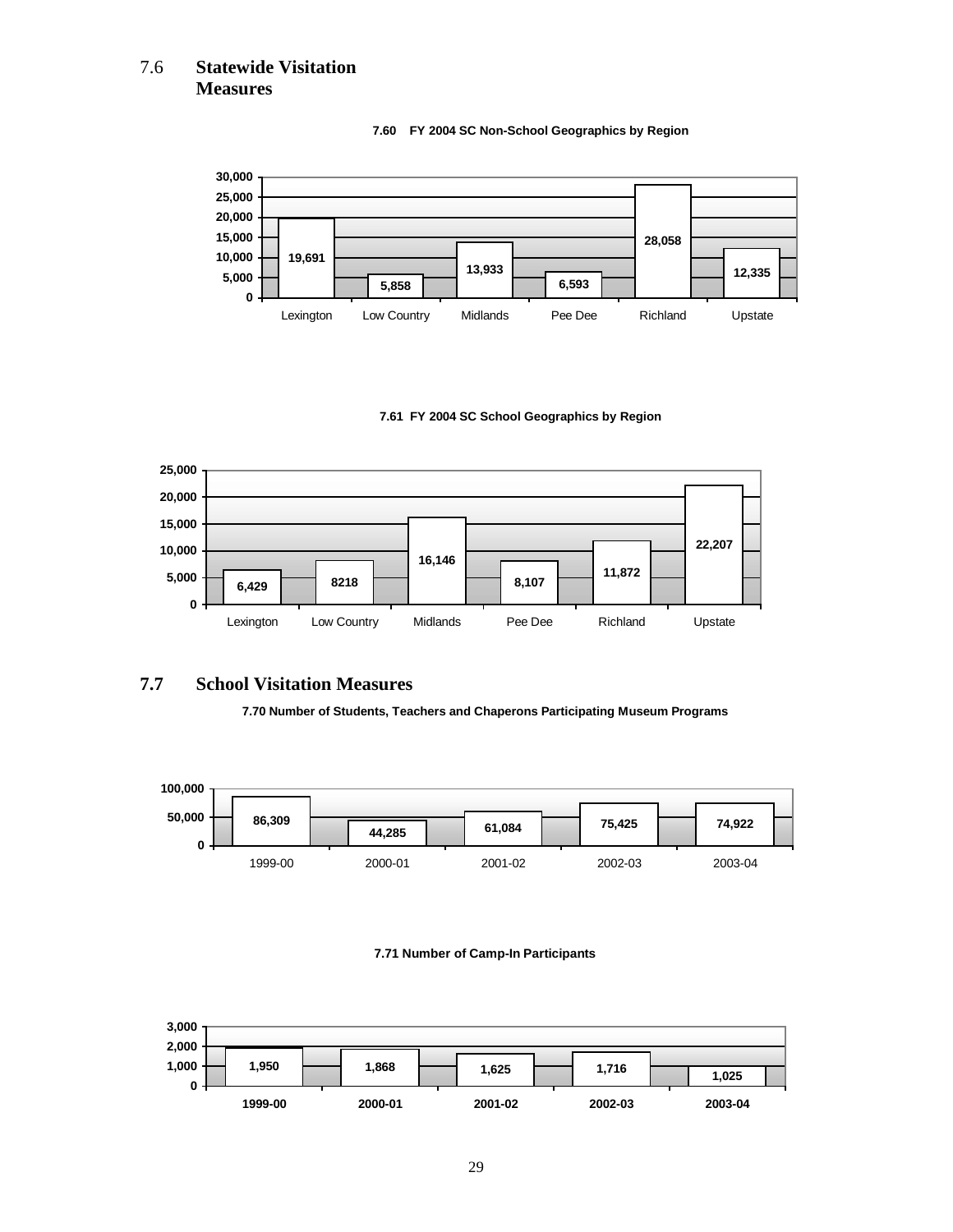#### **7.72 Number of Birthday Parties Participants**



#### **7.73 Number of Starlab Programs Participants**



#### **7.74 Number of School Reservations**



# **7.8 Collections Measures**